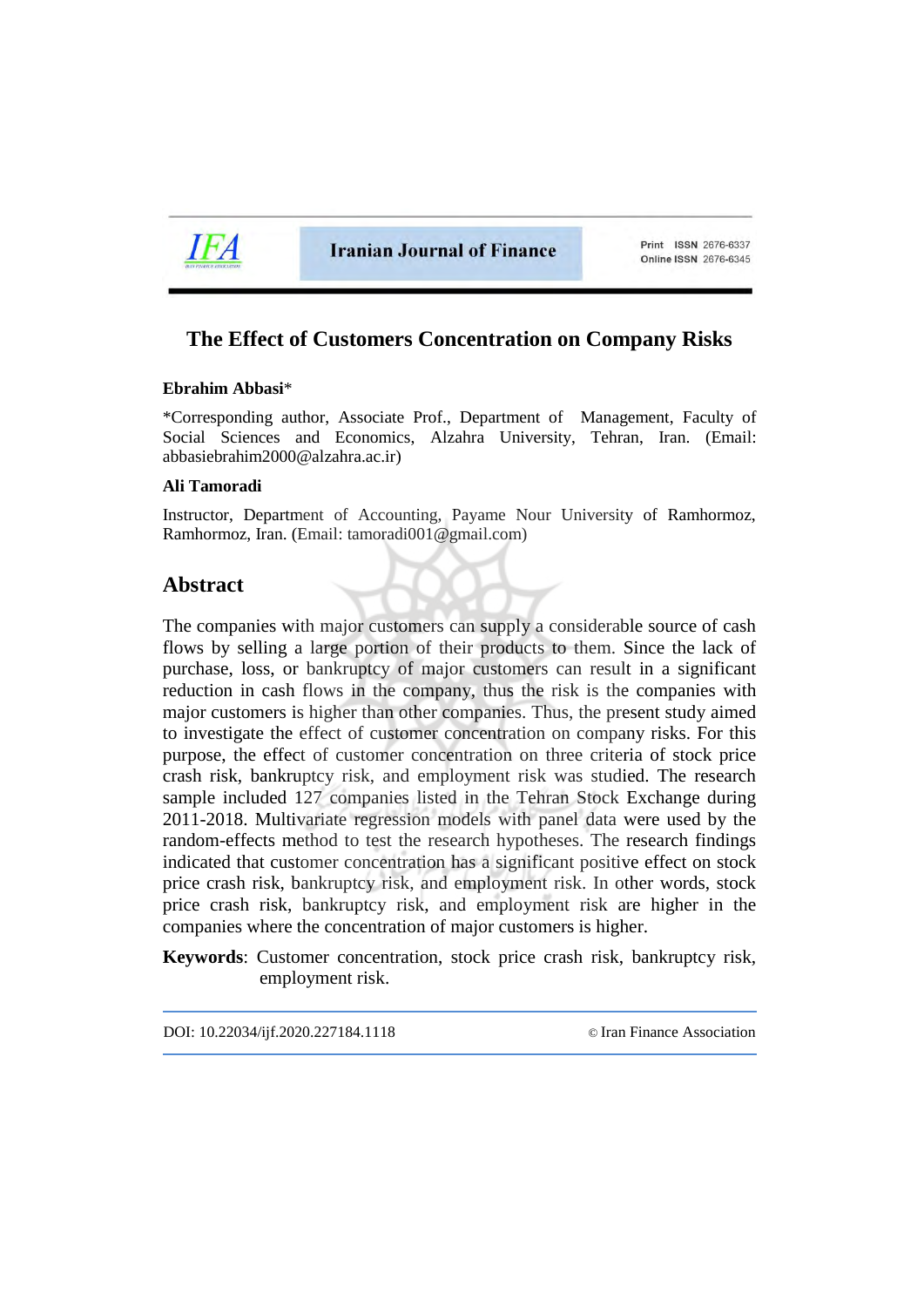# **Introduction**

Customers are one of the most significant assets of companies and making them satisfied plays a critical role in the success of companies. Review of the literature indicates that the more customer concentration, the more effective they can be at the activities and corporate performance (Dhaliwal et al, 2019). Customer concentration can enhance coordination in production, decrease advertising costs, and increase company revenues (Fakhari& Gafaricherati, 2018). However, selling a large part of products to the major customer can put the company at risk because increasing customer concentration increases their bargaining power (Steve et al, 2017). For instance, major customers can force sellers (companies) to grant some privileges such as discounts, long-term credit sales, and storage of inventory surplus. This situation makes companies suffer a higher risk because the ability of companies reduces in price adjustment (Piercy & Lane, 2006; Liu et al, 2019). In order to produce products based on the orders of major customers, companies are forced to make large investments for a specific production line. If the customers of such specific products decide to change the supplier, losing major customers can put the company at high risk and in this case, the continuity of the activities in the company will be disrupted (Mihov & Naranjo, 2017). On the other hand, if bankruptcy or loss occurs to major customers, they may not be able to fulfil their commitments. Such a case can result in the increased operational risk and liquidity of the company (Bei & Xu, 2017). Thus, customer concentration is expected to affect company risk. The review of financial and accounting studies in and out of Iran indicated that customer concentration affects different aspects of company activities. In some cases, the results of these studies in different countries are not consistent because of differences in economic conditions and industries in different countries. For instance, Chang et al (2017) in China reported that customer concentration hurts corporate performance. Hui et al (2018) indicated that customer concentration in America has a negative effect on corporate performance. Nevertheless, Abashi & Kordestani (2014) in Iran indicated that customer concentration has a positive effect on corporate performance.

Due to the significance of the role of customer concentration in the success or failure of companies, the effect of customer concentration on stock price crash risk, bankruptcy risk and employment risk in the companies listed on the Tehran Stock Exchange was not investigated as a research topic. Therefore, the present study aimed at investigating the effect of customer concentration on company risks. Investigating this issue can help investors with making better decisions on investment depending on the type of the effect of customer concentration on company risks. Besides, research findings can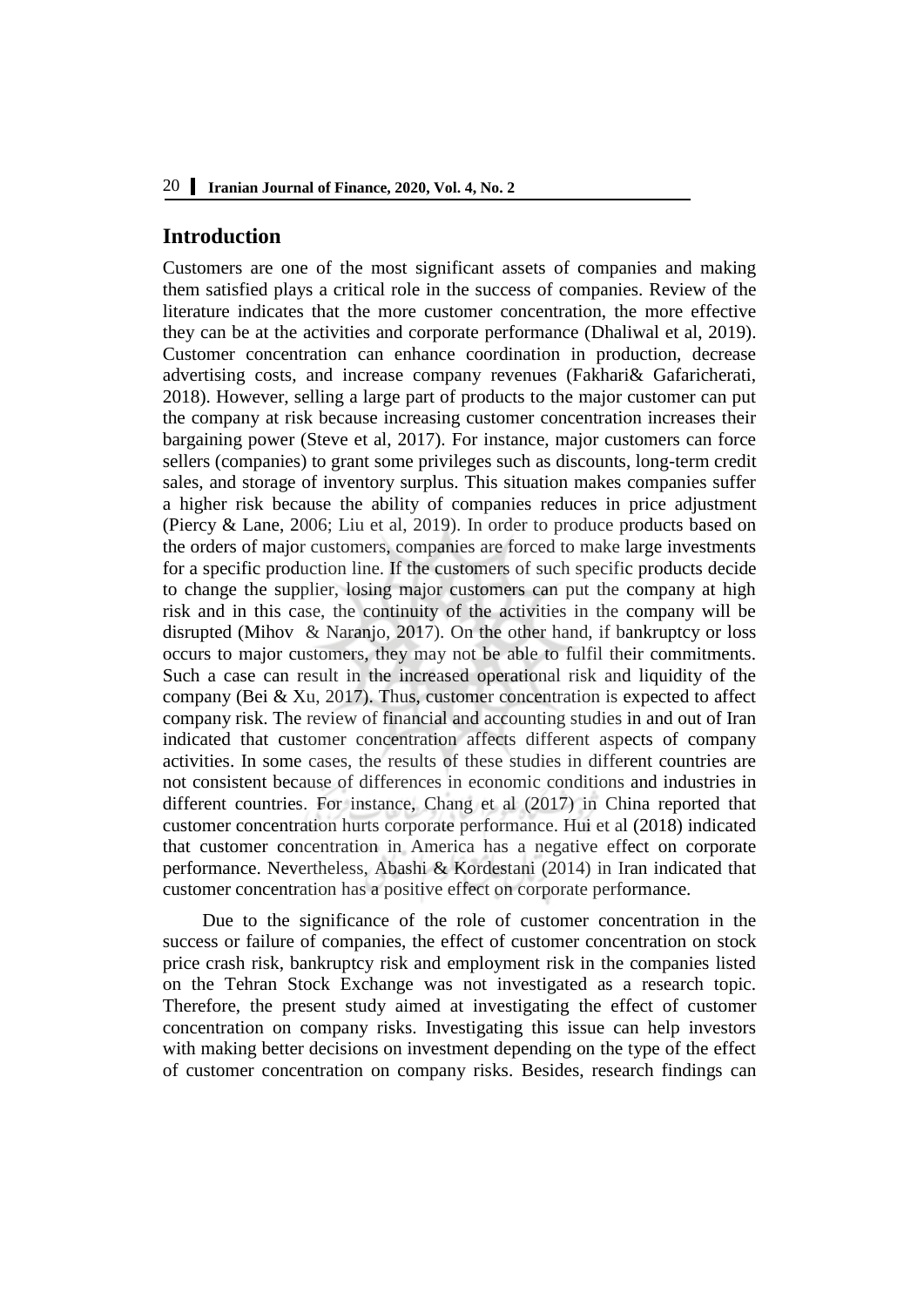help company managers with reducing the company risks depending on the type of the effect of customer concentration. First, the theoretical foundations of the study are presented and then the research background which includes a review of foreign and domestic studies on the subject of research is briefly presented. Then, the research hypotheses, hypothesis testing model, operational definition of variables, research method, and statistical analysis are presented. In the end, the results and suggestions of the study are presented.

# **Theoretical foundations**

### **1- Customer concentration and stock price crash risk**

Sudden changes in stock price, occurring both in the form of a stock price crash and jump, have attracted a lot of attention in recent years (Mamun et al, 2019). Given the importance considered by investors place for their stock returns, the phenomenon of the stock price crash, which leads to a sharp and sudden sharp reduction in stock prices, has been attracted by researchers (Tang et al, 2019). Stock price crash risk is influenced by multiple factors and less attention has been paid so far to the role of customer concentration in the research literature. The effect of customer concentration on stock price crash risk is examined from two perspectives. On the one hand, customer concentration can decrease the risk of a stock price crash. The continuous collaboration of the company with customer results in mutual trust and creates a coherent and lasting relationship between company and customer and then the improvement of the financial performance of the company (Patatoukas, 2012). As a result, it reduces the business risks and cash flow of companies helping the reduction of stock price crash risk in the future (Irvine et al., 2016). Customers can encourage companies to present a higher quality and more conservative financial reporting when they have higher bargaining power (Kordestani & Gholami roocheh, 2013). Customer bargaining power depends on customer concentration and in companies with high customer concentration, the company must apply more high-quality and conservative financial reporting practices and must be also more responsive due to their extra monitoring (Hui et al, 2012). Financial reporting and conservatism can decrease the stock price crash risk since they prevent the accumulation of bad news (Kim et al, 2016). On the other hand, customer concentration can increase the stock price crash risk. The companies with concentrated customers who rely on a limited number of major customers have higher business risk and liquidity risk because if major customers reduce the purchase or buy from other companies, it can lead to a significant decrease in sales. (Huang et al, 2016; Dhaliwal et al, 2016). Also, as there is data asymmetry between the company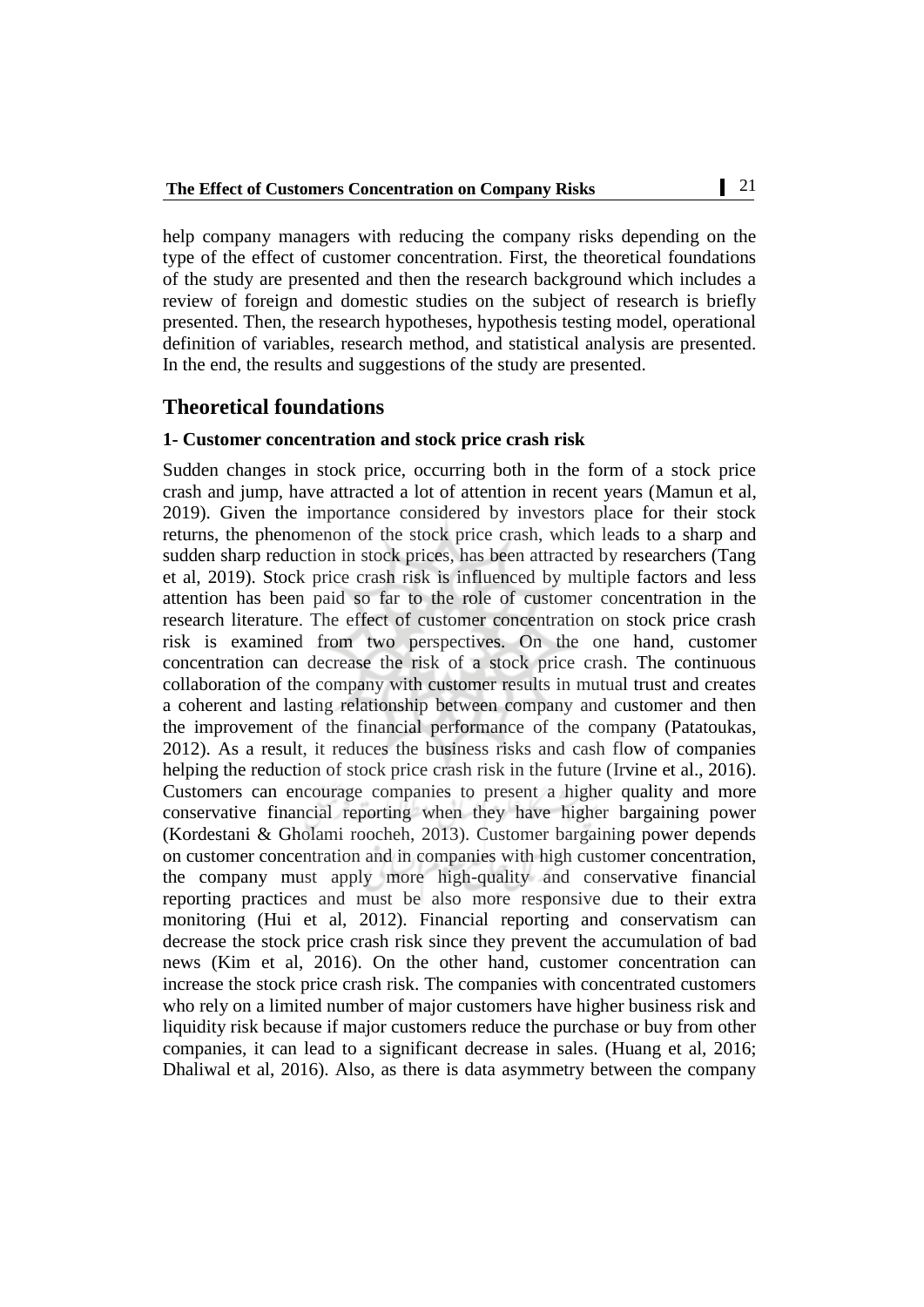and investors, the same (data asymmetry) can be assumed between companies and customers. Companies with complete knowledge of the company's financial status, are more aware of their customers and often attempt to present a desirable image of the company status through the methods such as earnings management (Liang & Li-Yu, 2016). For this reason, companies are more involved with hoarding bad news to manage the expectations of major customers which will result in the increased stock price crash risk in the future (Lee et al, 2020; Chen et al, 2019).

#### **2- Customer concentration and bankruptcy risk**

The issue of bankruptcy and failure of companies has been always a significant problem (Lu, 2016). The significance of bankruptcy is that its negative effects do not only affect the merchant or the bankrupt company, but also causes loss to the company's activities, investors, creditors, and traders (Salehi & Bazrgar, 2015). Bankruptcy occurs when the company has a permanent and serious loss or cannot repay the debts which exceed its assets. Determining the exact reason of financial bankruptcy is not easy because multiple factors are involved in the bankruptcy of companies (Khajavi & Amiri, 2013).

One of the factors which can affect the bankruptcy risk of companies is customer concentration; this effect can be evaluated from two perspectives. Based on the first perspective, customer concentration can decrease the bankruptcy risk of companies. In this perspective, customer concentration is considered as a factor in increasing production coordination, supply chain management, inventory management, and reduction of sales costs (marketing and advertising costs), and companies can reduce the business risk and increase profitability by selling a large portion of their products to them. For this reason, customer concentration is a factor which can reduce the bankruptcy risk of companies (Ak  $\&$  Patatoukas, 2016).

Based on the second perspective, customer concentration can increase the bankruptcy risk of companies. The companies which have major and concentrated customers can supply a large portion of their revenues by these customers. With the bankruptcy of major customers, a considerable amount of the company's claims may not be collected and result in the significant reduction of cash flows, so that the company may face difficulty continuing its activities and it can lead to an increase in bankruptcy risk (Raman & Shahrur, 2008; Campello & Gao, 2017). Besides, companies with major customers are more likely to make special investments such as designing or purchasing equipment for a specialized product line and producing products based on the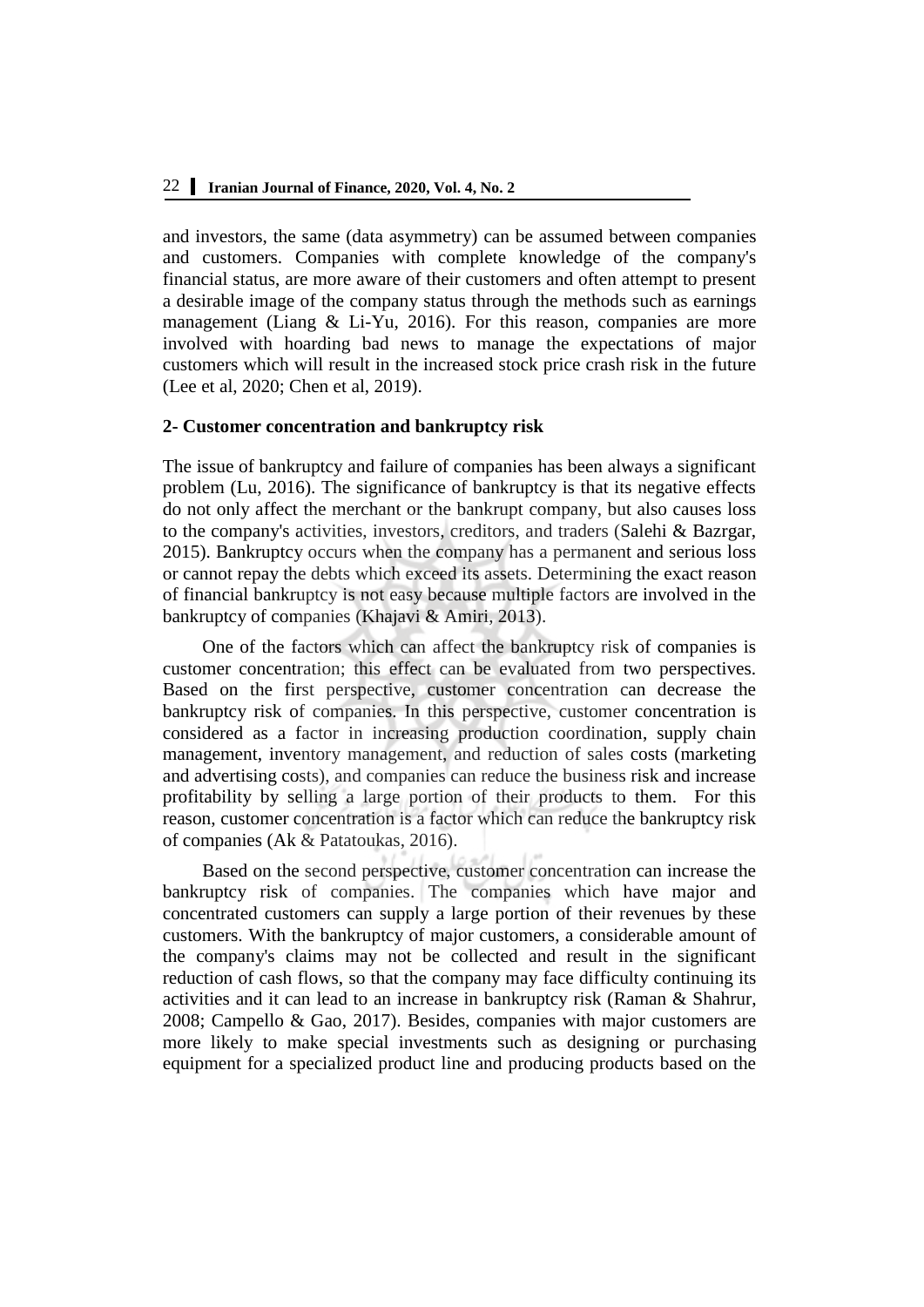order of major customers. If these customers disassociate, the investments will lose their value and will not be usable (Banker et al, 2014; Krishnan et al, 2018). For this reason, the bankruptcy of such companies is higher (Irvine et al, 2016).

### **3- Customer concentration and employment risk**

The companies which have major customer concentration suffer from considerable operational restrictions caused by supply chain risk (Sheybani Tezerji & Khodamipour, 2018). Such companies are highly at risk of employment risk because if there are operational restrictions, employment in companies can deviate from the optimal level. There are a few perspectives about the effect of customer concentration on employee risk among the employees of companies. The first perspective is that in manufacturing companies, certain investments are made by focusing on customers and having major customers while maintaining unique capacities for this type of customers. In particular, these customers often supply their needs from a specific company having specific operations and make the company customize its operations. Such customization acts as an operational restriction on manufacturing companies and increases operational risk. Thus, companies refuse the actions which fail at customer retention because if the unpredicted (sudden) cooperation of major customers is stopped, the company will be forced to dismiss a large number of employees (Holzhacker et al, 2015). Based on the second perspective, companies should increase the level of wages to increase the welfare of their employees, and on the other hand, companies are forced to dismiss employees due to the increase in costs. In addition, dismissing employees will stop work. Also, companies fear the major customers' strike because stopping work creates significant uncertainty in their operations. Thus, the companies which focus more on customers pay more attention to the company's production cycle; for this reason, such companies have a higher employment risk (Cen et al, 2017). On the other hand, major customers may put pressure on companies to reduce costs and ask for a discount by retaining the level of product demand. Also, companies are required to reduce the selling price of products to meet the needs of such customers and not lose them. On the other hand, companies are required to decrease extra costs to compensate for the costs. Since human resources cost to form a major part of the final cost of products, companies may dismiss a part of human resources by retaining the production level. For this reason, customer concentration can increase employment risk (Zhang et al, 2018).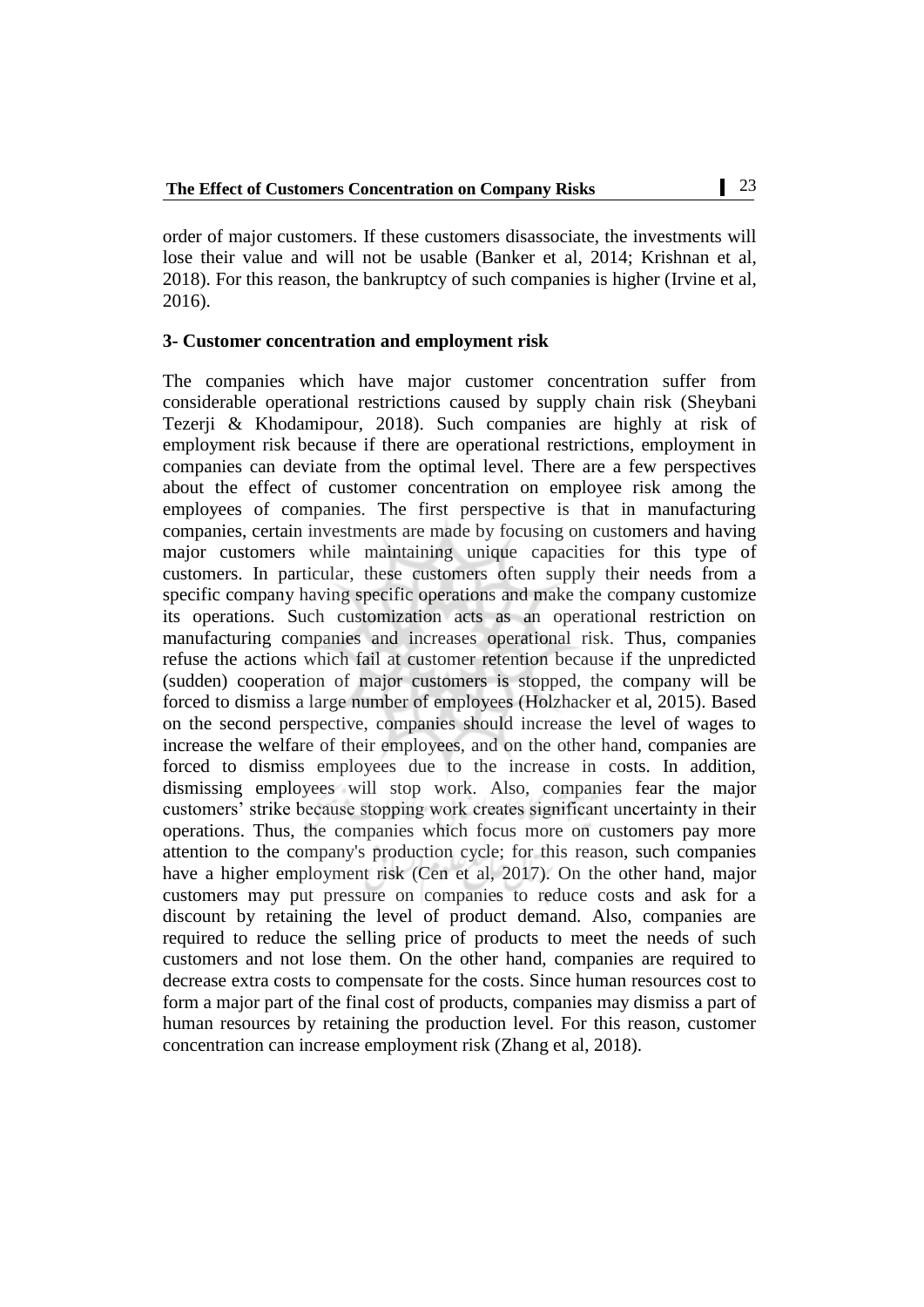# **Review of literature**

Lee et al. (2020) evaluated the relationship between customer concentration and stock price crash risk of companies. This study used the data from 13612 years - companies listed on the Chinese Stock Exchange during 1997 - 2016. The results obtained from testing the research hypotheses showed that customer concentration has a significant positive relationship with stock price crash risk of Chinese companies.

Cohen & Li (2020) studied the effect of customer concentration on corporate profitability with an emphasis on the role of government and corporate customers. This study used data from 59.305 year - companies listed on the US Stock Exchange during 1978 - 2015. The results obtained from testing the research hypotheses indicated that government customer concentration has a significant positive effect on corporate performance, but corporate customer concentration has a significant negative effect on corporate performance.

Song and Wang (2019) studied the relationship between customer concentration and corporate earnings management forecast. This study used data from 6940 years- companies listed on the Chinese Stock Exchange during 2007 – 2015. The results obtained from testing the research hypotheses showed that customer concentration has a significant positive relationship with Chinese companies' earnings management forecast.

Zhang et al (2018) investigated the relationship between customer concentration and employment risk in companies. This study used data from 13690 years - companies listed on the Chinese Stock Exchange during 1992 - 2015. The results obtained from testing the research hypotheses revealed that customer concentration has a significant positive relationship with the employment risk of Chinese companies.

Hui et al (2018) investigated the effect of customer concentration on corporate profitability. This study used data from 32085 years – companies listed on the US Stock Exchange during 1997 - 2013. The results obtained from the research hypothesis test indicated that customer concentration has a significant negative effect on the performance of American companies.

Huan et al (2017) studied the effect of customer concentration on corporate performance. This study used data from 9827 years - companies listed on the Chinese Stock Exchange during 2007 - 2012. The results of testing the research hypothesis showed that customer concentration has a significant negative effect on the performance of Chinese companies.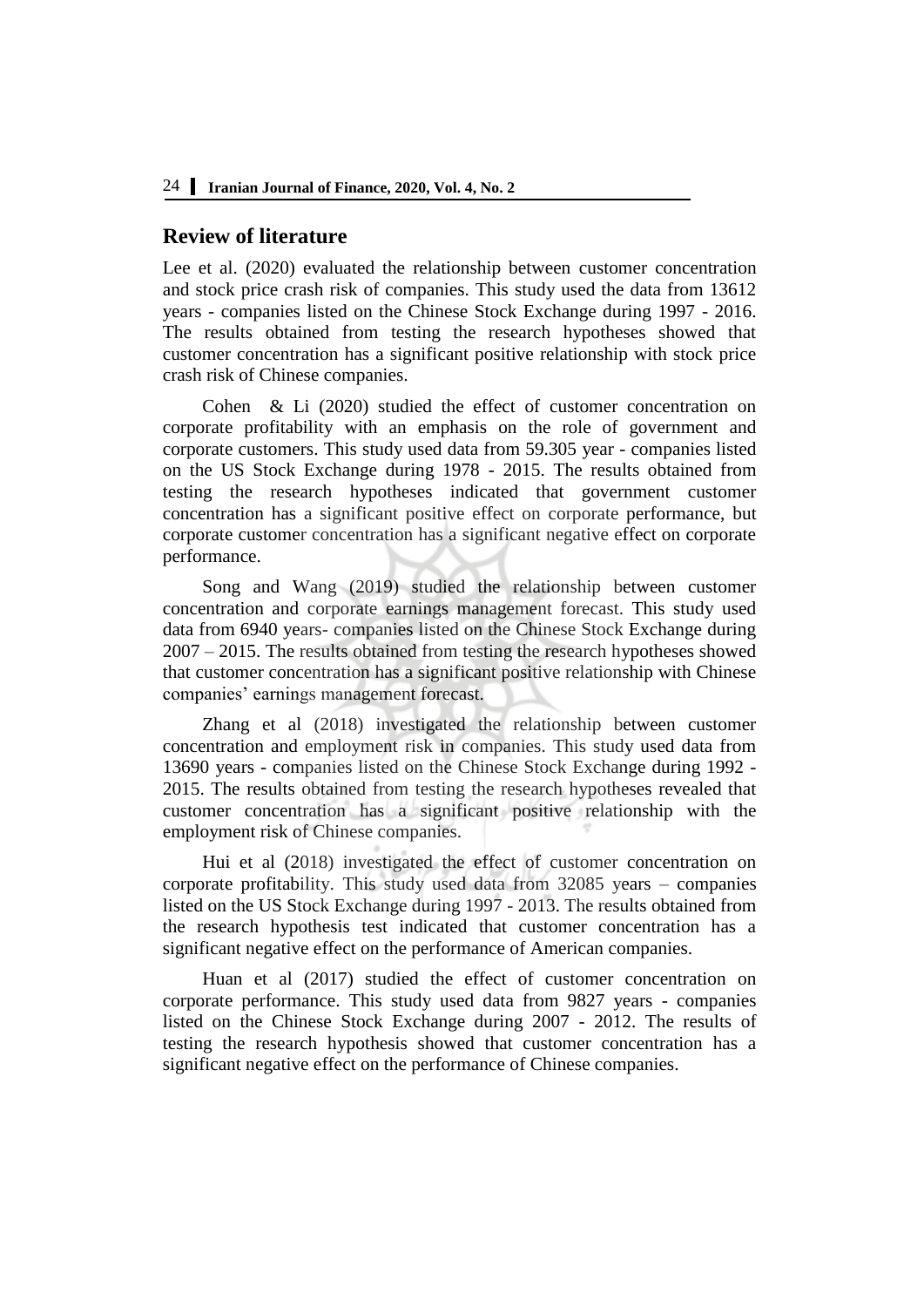Dhaliwal et al (2016) studied the effect of customer concentration on the cost of corporate equity in companies. This study used data from 44218 years companies listed on the US Stock Exchange. The results of testing the research hypotheses indicated that customer concentration has a significant positive effect on the cost of corporate equity.

Moradi et al (2019) studied the effect of customer concentration on the dividend payout policy of companies. In this study, the data of 140 companies listed on the Tehran Stock Exchange was used during 2009 - 2016. The results obtained from testing the research hypotheses showed that customer concentration has a significant negative effect on the dividend payout policy of companies.

Nikbakht et al (2019) evaluated the effect of customer concentration on capital structure and debt maturity of companies. In this study, the data of 140 companies listed on the Tehran Stock Exchange was used during 2011 - 2016. The results obtained from testing the research hypotheses indicated a significant positive relationship between customer concentration and capital structure. In addition, the debt maturity structure of companies with major customers is longer.

Sheybani Tezerji et al (2018) investigated the effect of customer concentration on tax avoidance by considering the market share of companies. In this study, the data of 79 companies listed on the Tehran Stock Exchange was used during 2005 - 2014. The results obtained from testing the research hypotheses showed that customer concentration has a significant positive effect on tax avoidance activities. Plus, the positive relationship between customer concentration and tax avoidance is more prominent when the company has a smaller market share in the industry it works.

Khodadadi et al (2017) studied the relationship between customer concentration and auditing fees of companies. In this study, the data of 60 companies listed on the Tehran Stock Exchange was used during 2010 - 2015. The results obtained from testing the research hypotheses showed that customer concentration has a significant negative effect on the auditing fees of companies.

Rahmani &Gholami Jamkarani (2016) examined the effect of customer concentration on corporate performance. In this study, the data of 104 companies listed on the Tehran Stock Exchange was used during 2007 - 2014. The results obtained from testing the research hypotheses showed that customer concentration has a significant negative effect on the return on assets of companies.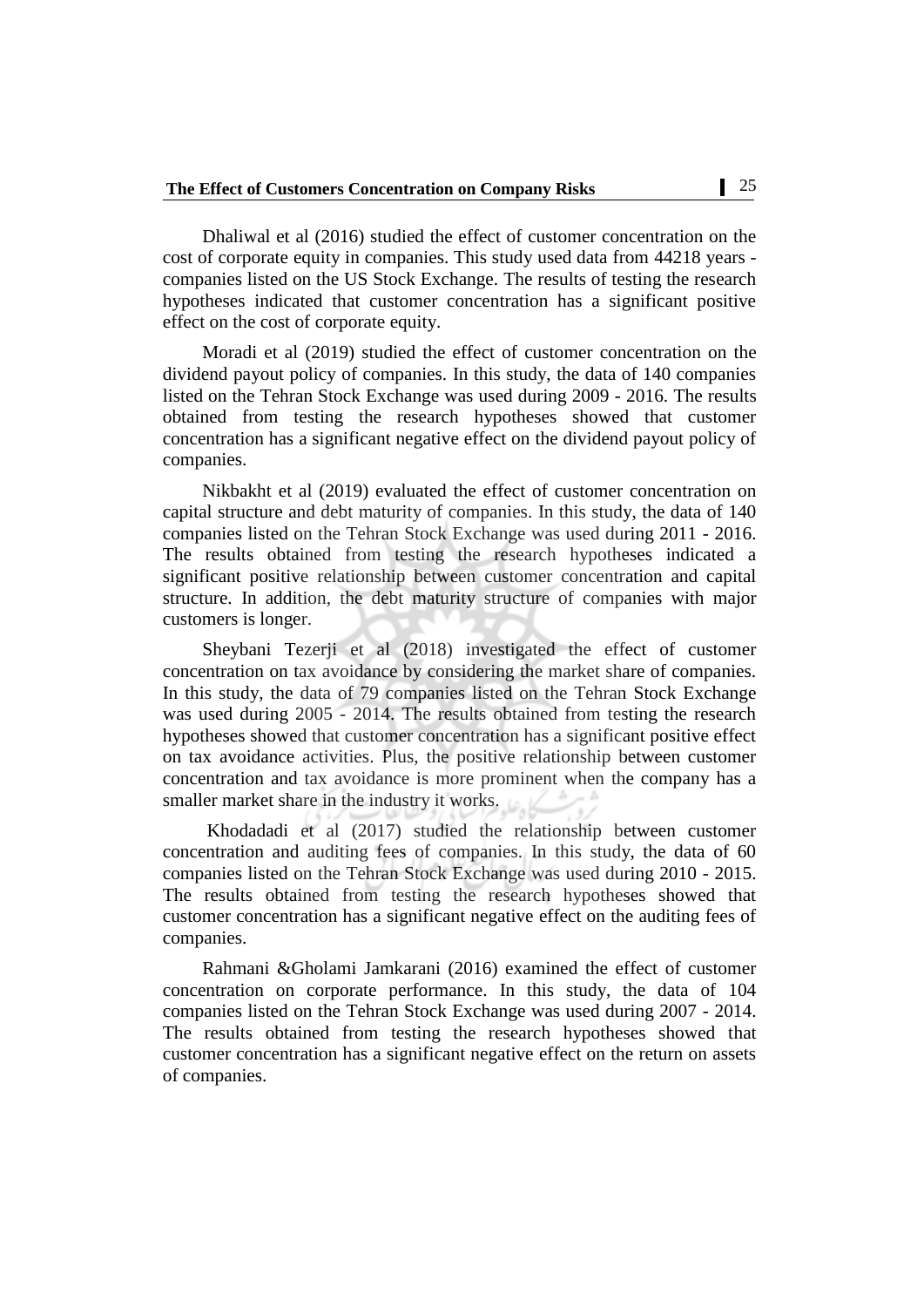Abashi & Kordestani (2014) studied the effect of customer concentration on the financial performance of companies. In this study, the data of 79 companies listed on the Tehran Stock Exchange was used during 2002 - 2011. The results obtained from testing the research hypotheses showed that customer concentration has a significant positive effect on the financial performance of companies.

# **Research hypotheses**

Hypothesis 1: Customer concentration effects on stock price crash risk of companies.

Hypothesis 2: Customer concentration effects on the bankruptcy risk of companies.

Hypothesis 3: Customer concentration effects on employment risk of companies.

# **Methodology of research**

Based on the above-mentioned objectives of the study, the present study was descriptive in terms of purpose and descriptive in terms of method. Since this study aimed at finding a relationship between research variables in a population, thus the study was considered as a correlational study. On the other hand, the present study was of ex post facto type, i.e. it was based on the analysis of previous data (financial statements of companies). Furthermore, Also, in this study, the library method was used for collecting data. Then, the data were collected by referring to the financial statements and explanatory notes of the selected companies and using the databases of Tehran Stock Exchange, Tadbir Pardaz software, and the official website of the companies.

All companies listed on the Tehran Stock Exchange during 2011 - 2018 formed the statistical population of the present study. Because of the expansion and statistical volume of the population and the presence of some inconsistencies among the members of the population, the following conditions were considered for selecting the statistical sample.

- 1. Companies should not have any considerable operational interruption during the studied period.
- 2. Companies should not change the fiscal year during these years and the required information should be available for eliciting data.
- 3. Companies should not be part of banks and financial institutions, or investment, holding, and leasing companies since the reporting structure is different in them.
- 4. Their fiscal year is 1/1 to 12/29 (beginning of the year).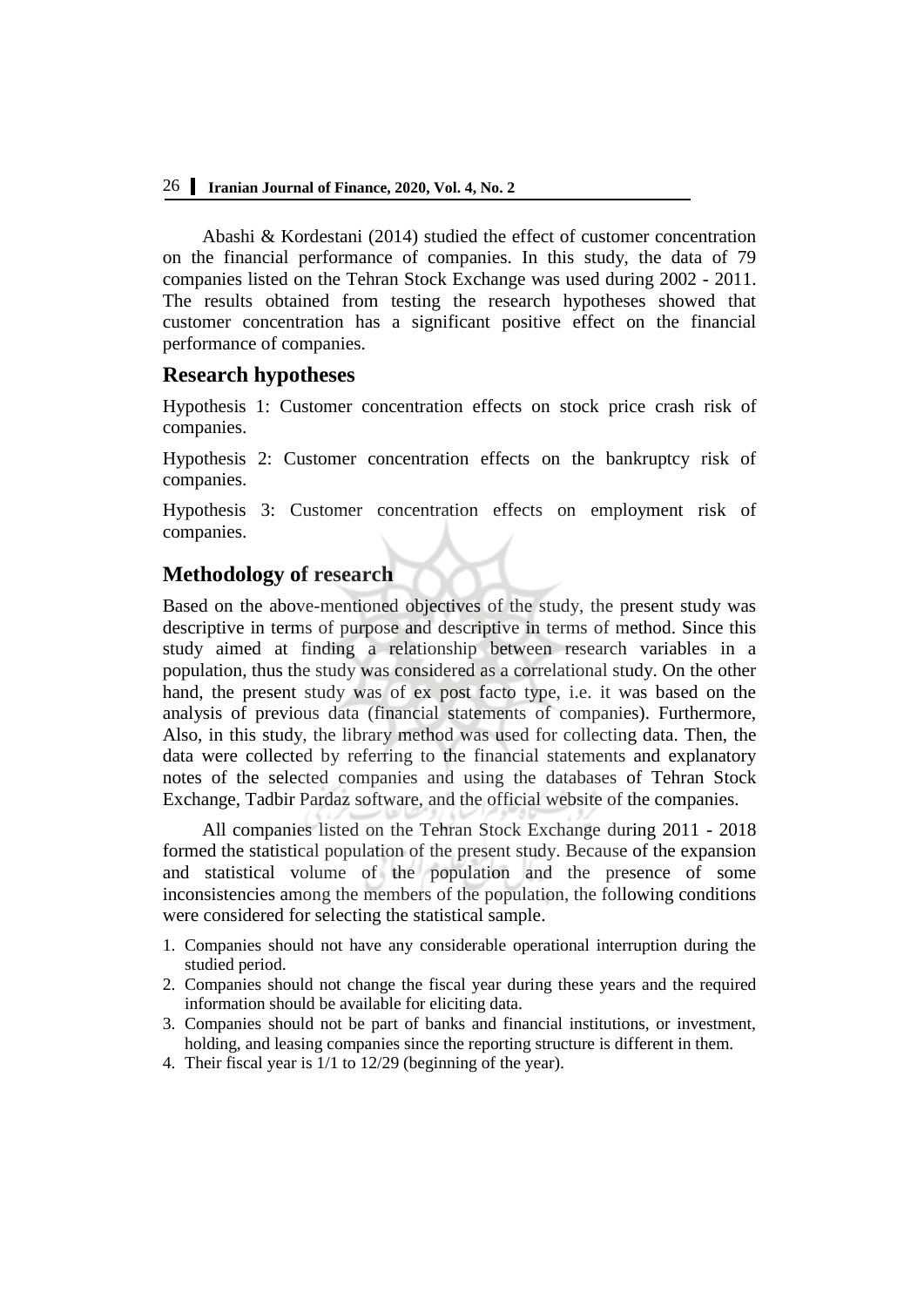Based on the above-mentioned issues, finally, 127 companies were selected as a sample from the statistical population through a systematic elimination method.

# **Hypotheses testing models**

In this study, the following multivariate regression models of one to three are used for testing the hypotheses of one to three.

$$
C_{-}R_{i,t} = \beta_0 + \beta_1 CC_{i,t} + \beta_2 CH_{i,t} + \beta_3 MTB_{i,t} + \beta_4 SIZE_{i,t} + \beta_4 LEV_{i,t} + \epsilon \tag{1}
$$

$$
B_{-}R_{i,t} = \beta_0 + \beta_1 CC_{i,t} + \beta_2 CH_{i,t} + \beta_3 M T B_{i,t} + \beta_4 S I Z E_{i,t} + \beta_4 L E V_{i,t} + \epsilon
$$
 (2)

$$
E_{-}R_{i,t} = \beta_0 + \beta_1 CC_{i,t} + \beta_2 CH_{i,t} + \beta_3 MTB_{i,t} + \beta_4 SIZE_{i,t} + \beta_4 LEV_{i,t} + \epsilon
$$
 (3)

In which:

 $C_R$ <sub>i.t</sub>: stock price crash risk of company i in year t  $B_R$ <sub>i.t</sub>: bankruptcy risk of company i in year t  $E_R$ <sub>it</sub> employment risk of company i in year t  $CC_{i,t}$ : customer concentration of company i in year t  $CH_{i,t}$ : cash holding of company i in year t MTB<sub>i,t</sub>: market value to stock book value i in year t

 $SIZE_{i,t}$ : company size i in year t

 $LEV_{i,t}$ : leverage of company i in year t

# **Measurement of research variables**

### **1- Dependent variables**

**Stock price crash risk (C\_R):** To measure stock price crash risk, as the studies by Tang et al. (2019) and Gao et al. (2017), the measure of bottom-up fluctuation proposed by Chen et al. was used based on model (4).

$$
DUV_{i,t} = Log\{[(n_u - 1) \sum DOW W_{i,t}^2]/[(n_d - 1) \sum UP W_{i,t}^2]\}
$$
\nIn which:

In which:

 $n<sub>u</sub>$ : The number of weeks when the weekly net return of company i in year t is more than the annual average of that company in the same year.

 $n_d$ : The number of weeks when the weekly net return of company i in year t is less than the annual average of that company in the same year.

 $\sum$  DOW W<sub>it</sub>: Total square of the weekly net return of company i in year t that the weekly net return of that company in the same year is less than the average.

 $\sum$  DOW W<sup>2</sup><sub>it</sub>: Total square of the weekly net return of company i in year t that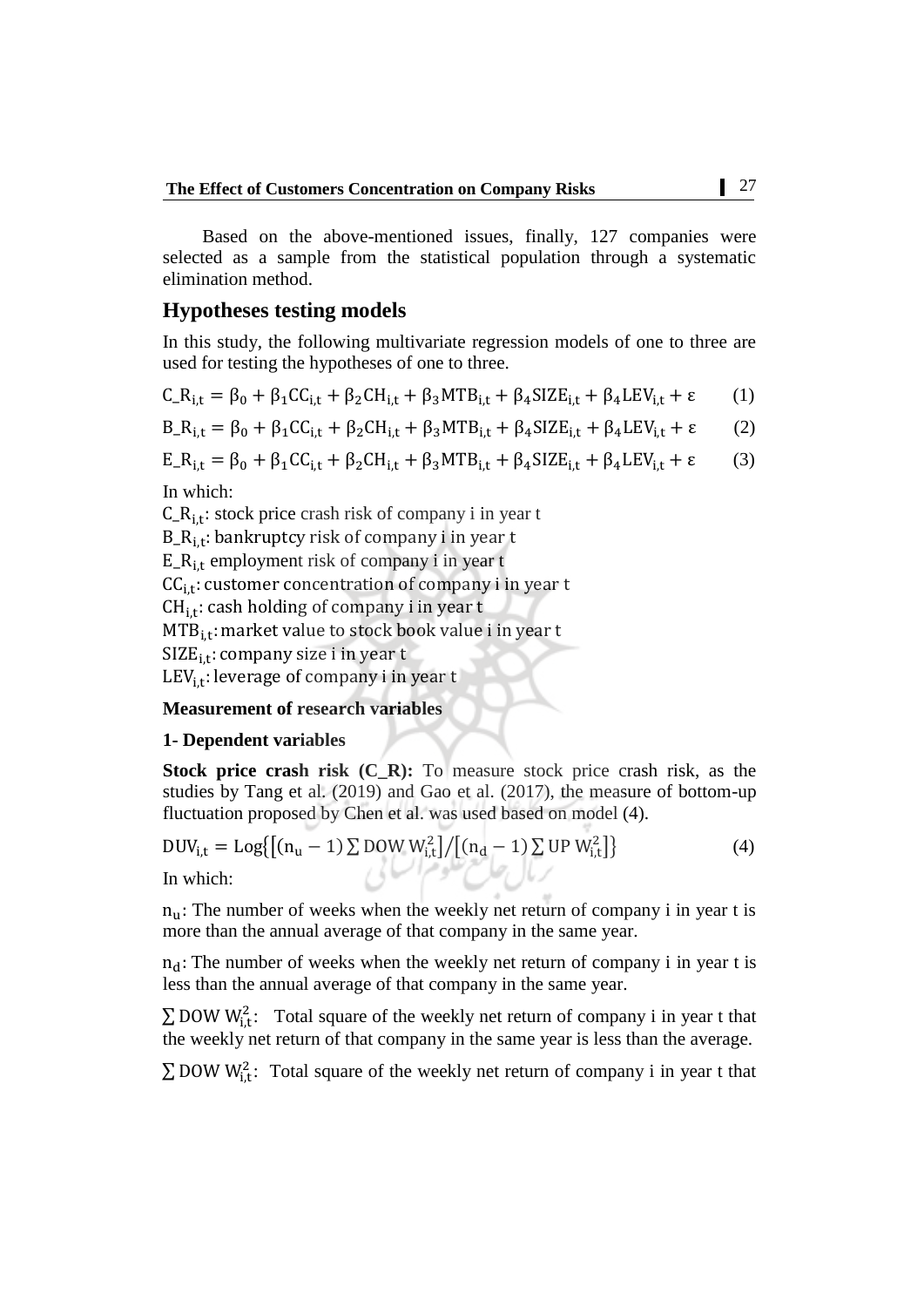the weekly net return of that company in the same year is more than the average.

 $W_{i,t}$ : the weekly net return of company i in year t which is calculated using the model (5).

$$
W_{i,t} = Ln(1 + \varepsilon_{i,t})
$$
\n<sup>(5)</sup>

In the above model,  $\varepsilon_{i,t}$  represents the return of weekly stock remaining of the company I in month t and refers to the remaining of the model which is calculated using the model (6).

$$
R_{i,t} = \alpha_i + \beta_{1,i} R_{m,t-2} + \beta_{2,i} R_{i,t-1} + \beta_{3,i} R_{m,t} + \beta_{4,i} R_{m,t+1} + \beta_{5,i} R_{m,t+2} + \varepsilon_{i,t} \tag{6}
$$

In which,  $R_{i,t}$  refers to the stock return of company I in week t during the fiscal year and  $R_{m}$ , refers to the market return in week t.

To calculate the market weekly return, the index of the beginning of the week is deducted from the weekend index and the result is divided by the index of the beginning of the week.

**Bankruptcy risk (B\_R):** In this study, the Altman model (1986) was used for measuring the bankruptcy risk of the company. Ahmadpour et al (2016) and Salehi & Bazrgar (2015) in Iran used the Altman model to evaluate bankruptcy risk. Based on the above-mentioned studies, model (7) is used for investigating bankruptcy risk without changing the coefficients.

$$
Z = 0.71X_1 + 0.84X_2 + 3.107X_3 + 0.420X_4 + 0.998X_5
$$
 (7)  
In which:

Z: Altman criterion

 $X_1$ : Working capital to total assets

 $X_2$ : Retained earnings to total assets

 $X_3$ : Revenue before interest and tax to total assets

 $X_4$ : The book value of equity to the book value of debts

And  $X_5$ : sale to total assets

Based on the model (7), as the Z value is more, the company will have a better status and its bankruptcy risk will be less (Ahmadpour et al, 2016).

**Employment risk (E\_R):** In this study, employment risk refers to the degree of deviation in the employment level of a company from its desired level. In particular, employment risk is regarded as the unnatural net employment of companies which is defined as the absolute difference between the actual net employment and the expected level of net employment. The actual net employment of companies is specified by changing the number of employees.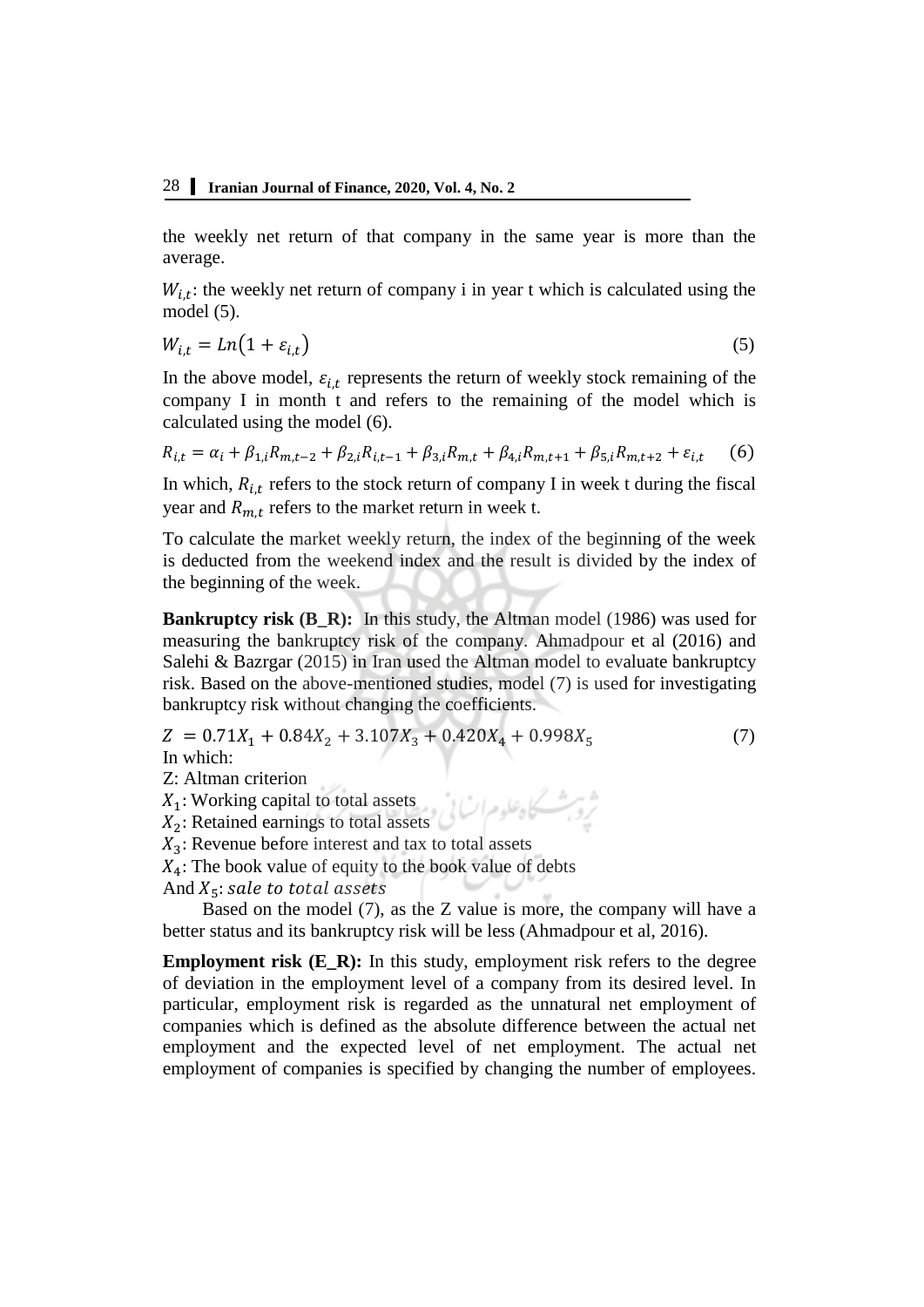Regression model (8) is used for estimating the expected net employment, similar to the studies by Zhang et al. (2018) and Jung et al (2014).

$$
NET\_HIRE_{i,t} = \beta_0 + \beta_1 S_- G_{i,t-1} + \beta_2 S_- G_{i,t} + \beta_3 ROA_{i,t} + \beta_4 \Delta ROA_{i,t-1} + \beta_5 \Delta ROA_{i,t} + \beta_6 RET_{i,t} + \beta_7 SIZE_{i,t-1} + \beta_8 Quick_{i,t} + \beta_9 \Delta Quick_{i,t-1} + \beta_{10} \Delta Quick_{i,t} + \beta_{11} LEV_{i,t-1} + \beta_{12} Lossbin1_{i,t-1} + \beta_{13} Lossbin2_{i,t-1} + \beta_{14} Lossbin3_{i,t-1} + \beta_{15} Lossbin4_{i,t-1} + \beta_{16} Lossbin5_{i,t-1} + \epsilon
$$
\n(8)

In which:

NET\_HIRE: the per cent of changes in the number of employees : The per cent of changes in sales growth in company t ROA: return on assets (net earnings to assets ratio)s ΔROA: changes of return on assets RET: Stock return SIZE: the logarithm of market value to equity  $\Delta$ Quick: Instant ratio (ratio of cash and short-term investments and accounts receivable to current liabilities), : Changes if the instant ratio LEV: debts to assets ratio

Lossbin: five loss variables for each year is 0.005 from ROA. For example, Lossbin 1 will equal 1 if the return on assets is between 0.000 and - 0.005, otherwise it will be zero. Or Lossbin2 will equal 1 if the return on assets is between -0.005 and -0.010, otherwise, it will equal Zero.

#### **2- Independent variable**

**Customer concentration (CC):** In Iran, there is no specific standard or requirement for disclosing major customers, but based on Statement 131 of the Financial Accounting Standards Board, if the revenue from sales to one customer is 10% or more than 10% of the total per cent of the company's revenue, it will be necessary to disclose such customers in financial statements. In this study, this standard was used to determine major customers and like the studies by Cohen and Lee (2020) and Song and Wang (2019), the Herfindahl – Hirschman index was used to determine the measurement of customer concentration. The Herfindahl – Hirschman index considers two factors; one is the number of major customers interacting with the company and another one is the relative significance of each customer in the company's annual revenue.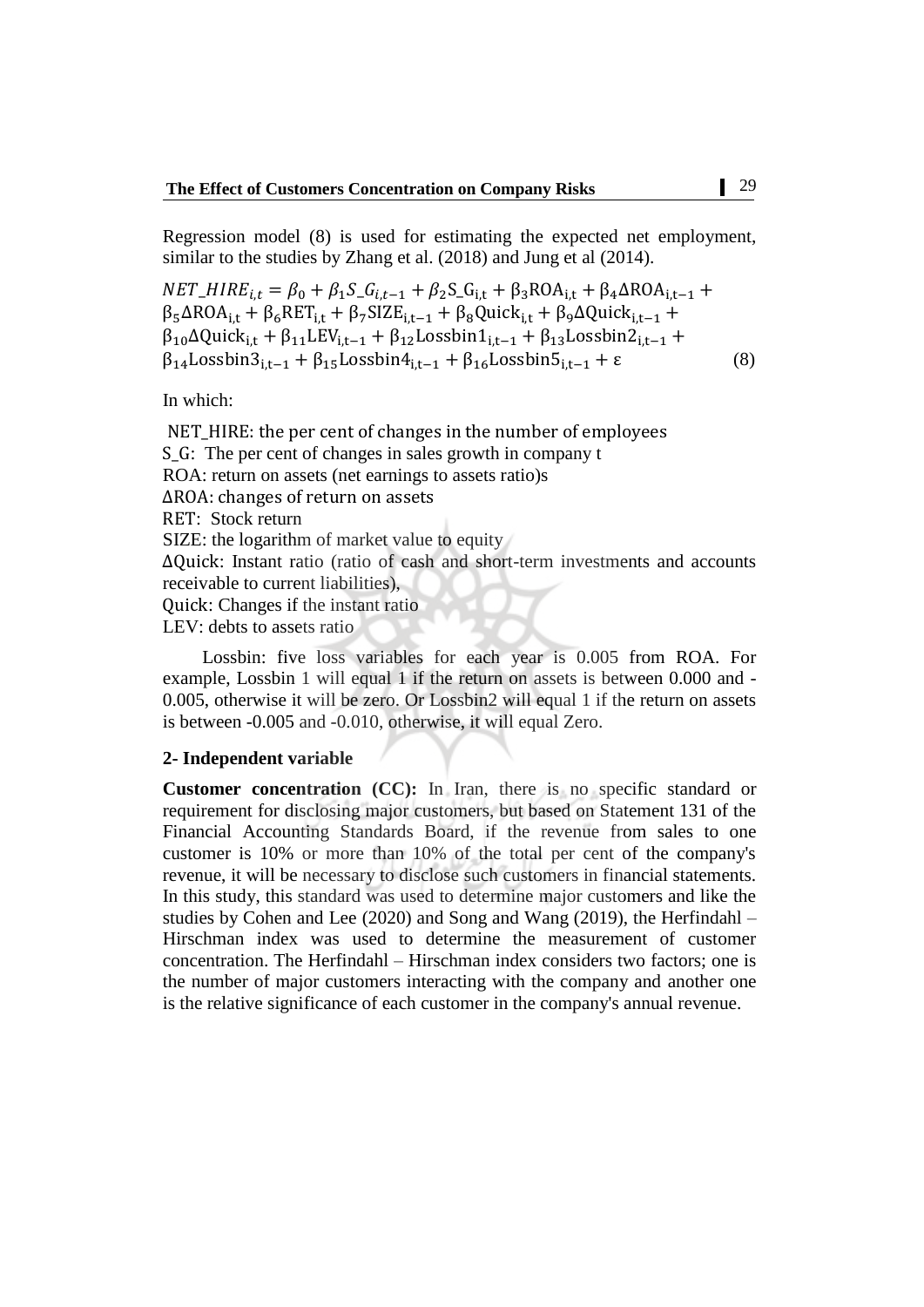$$
HHI = \sum_{i=1}^{Nj} (\frac{x_i}{x})^2
$$
 (9)

In model (9), Xi represents the sales of the company i to a major customer, X represents the total sales of the company, and n represents the number of major customers in the sales of a company, and HHI represents the Herfindahl – Hirschman index which is used for measuring the concentration of major customers. Its range is between zero and one and higher values show more customer concentration.

#### **3- Control variables**

| <b>Variable</b>   | <b>Median</b>                                                               |  |  |  |
|-------------------|-----------------------------------------------------------------------------|--|--|--|
| Cash holding (CH) | Obtained from the total cash to company's assets ratio at the end of the    |  |  |  |
|                   | year.                                                                       |  |  |  |
| <b>MTB</b>        | Obtained from the ratio of the market value of the company equity to        |  |  |  |
|                   | its book value at the end of the fiscal year.                               |  |  |  |
| <b>SIZE</b>       | Obtained from the logarithm of the company's assets at the end of the       |  |  |  |
|                   | fiscal year.                                                                |  |  |  |
| Leverage          | Obtained from the total debt to total assets ratio at the end of the fiscal |  |  |  |
|                   | year.                                                                       |  |  |  |

Table 1. Definitions of control variables

#### **Data analysis and hypotheses testing**

#### **Descriptive statistics**

The data related to the descriptive statistics of the research variables are reflected in Table 2. The main central tendency is the mean indicating the equilibrium point and center of gravity of the distribution and is a perfect tendency for displaying the centrality of data. As indicated in Table 2, the average customer concentration of the studied companies during the years under test was 0.23 indicating that most of the data related to this variable are centered around this point. Median is another central tendency which reflects the state of the population. As can be observed, the mean of the abovementioned variable is 0.19 indicating that half of the data is less than this value and the other half is more than this value. Also, standard deviation indicates the number of changes in the square of dependent variable data around the mean and as it is lower it indicates the normal distribution of the data related to that variable. As it is observed, the employment risk and company size have respectively the minimum (0.108) and maximum (1.220) standard deviations among the research variables.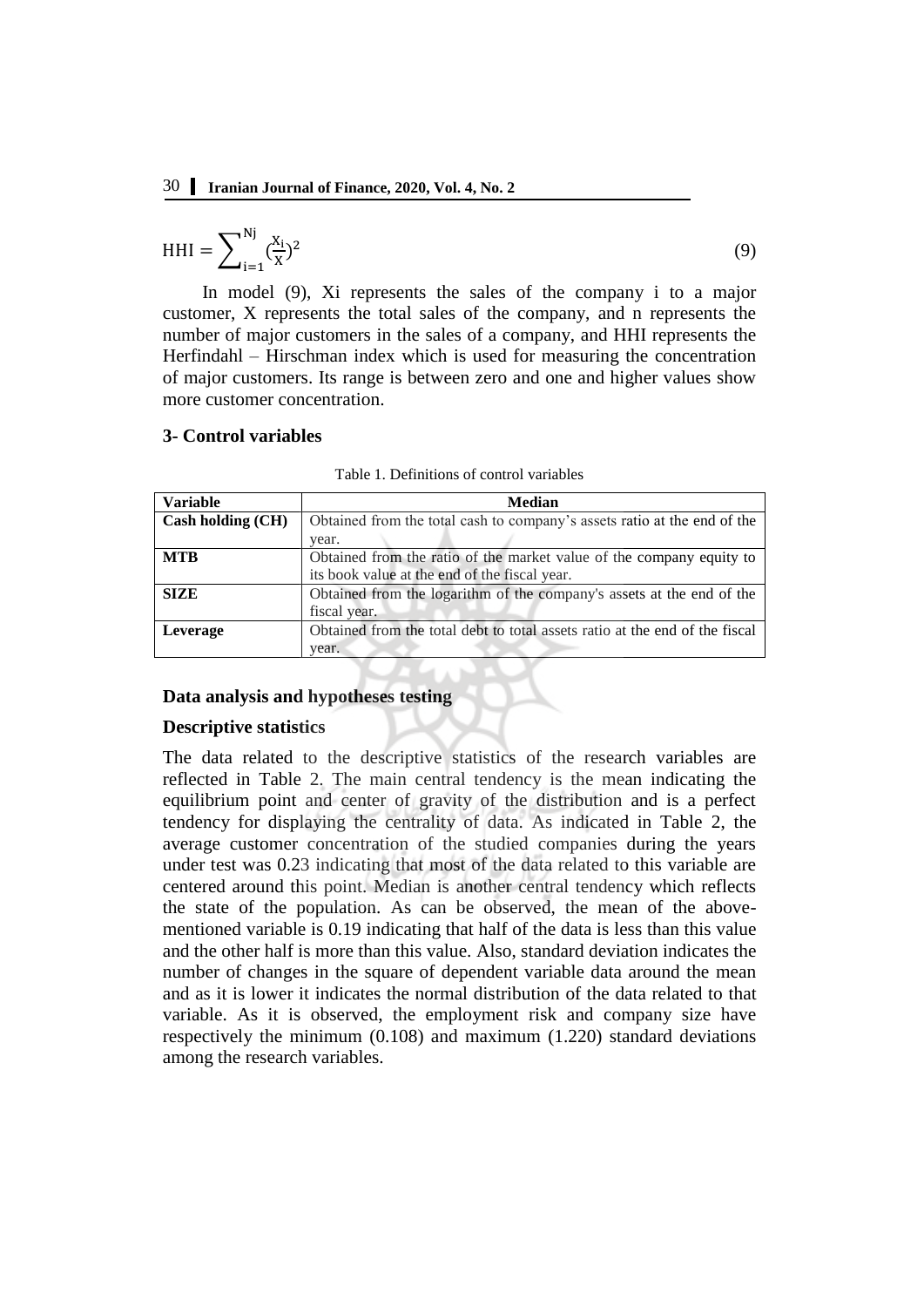| <b>Variable</b>               | <b>Mean</b> | <b>Median</b> | Std. D | Min     | <b>Max</b> |
|-------------------------------|-------------|---------------|--------|---------|------------|
| <b>Stock Price Crash Risk</b> | $-0.13$     | $-0.11$       | 0.573  | $-3.61$ | 2.84       |
| <b>Bankruptcy Risk</b>        | 2.93        | 2.99          | 0.983  | $-1.84$ | 7.80       |
| <b>Employment Risk</b>        | 0.12        | 0.11          | 0.108  | 0.00    | 0.44       |
| <b>Customer Concentration</b> | 0.23        | 0.19          | 0.213  | 0.00    | 0.87       |
| <b>Cash Holding</b>           | 0.05        | 0.04          | 0.031  | 0.00    | 0.29       |
| <b>MTB</b>                    | 2.09        | 1.94          | 0.265  | 0.31    | 4.22       |
| <b>SIZE</b>                   | 14.12       | 14.08         | 1.220  | 10.02   | 19.07      |
| Leverage                      | 0.61        | 0.59          | 0.119  | 0.13    | 0.89       |

Table 2. The descriptive statistics of the research variables

### **Inferential statistics**

### **1- Homogeneity of variance**

One of the criterial topics we face in econometrics is the heterogeneity of variance. The heterogeneity of variance heterogeneity means that the values of error sentences have unequal variances in estimating the regression model. The heterogeneity of variance for the remaining of the research model was performed using the Breusch–Pagan test. Table 3 indicates that the error level of the above-mentioned test is less than 5% for three research models, thus the test statistics indicate the heterogeneity of variance and their significance level did not confirm the null hypothesis of this test as the homogeneity of variance. In other words, the remaining from the estimation of the research models had no fixed variance. For this reason, the generalized least squares method is used for estimating the regression.

Table 3. Homogeneity of Variance test for the remaining

| Breusch-   | Statistic/prob   | <b>Model 1</b> | <b>Model 2</b> | <b>Model 3</b> |
|------------|------------------|----------------|----------------|----------------|
| Pagan test | <b>Statistic</b> | 212<br>J.IJ    | 4.05           | 3.29           |
|            | prob             | 0.00           | $0.00\,$       | $0.00\,$       |

# **2- The reliability of research variables**

Another pre-assumption of regression is the reliability of the research variables. Thus, the reliability of the research variables should be tested before analyzing the hypotheses. The reliability of the research variables used in the model means that the mean and variance of the research variables between was fixed during different years. Thus, using these variables in the model will not cause false regression. The reliability test of the research variables was conducted using Levin, Lin & Chu test. The findings of the reliability test of the research variables in Table 4 indicate that the significance level of all variables is less than 5% and the research variables are reliable.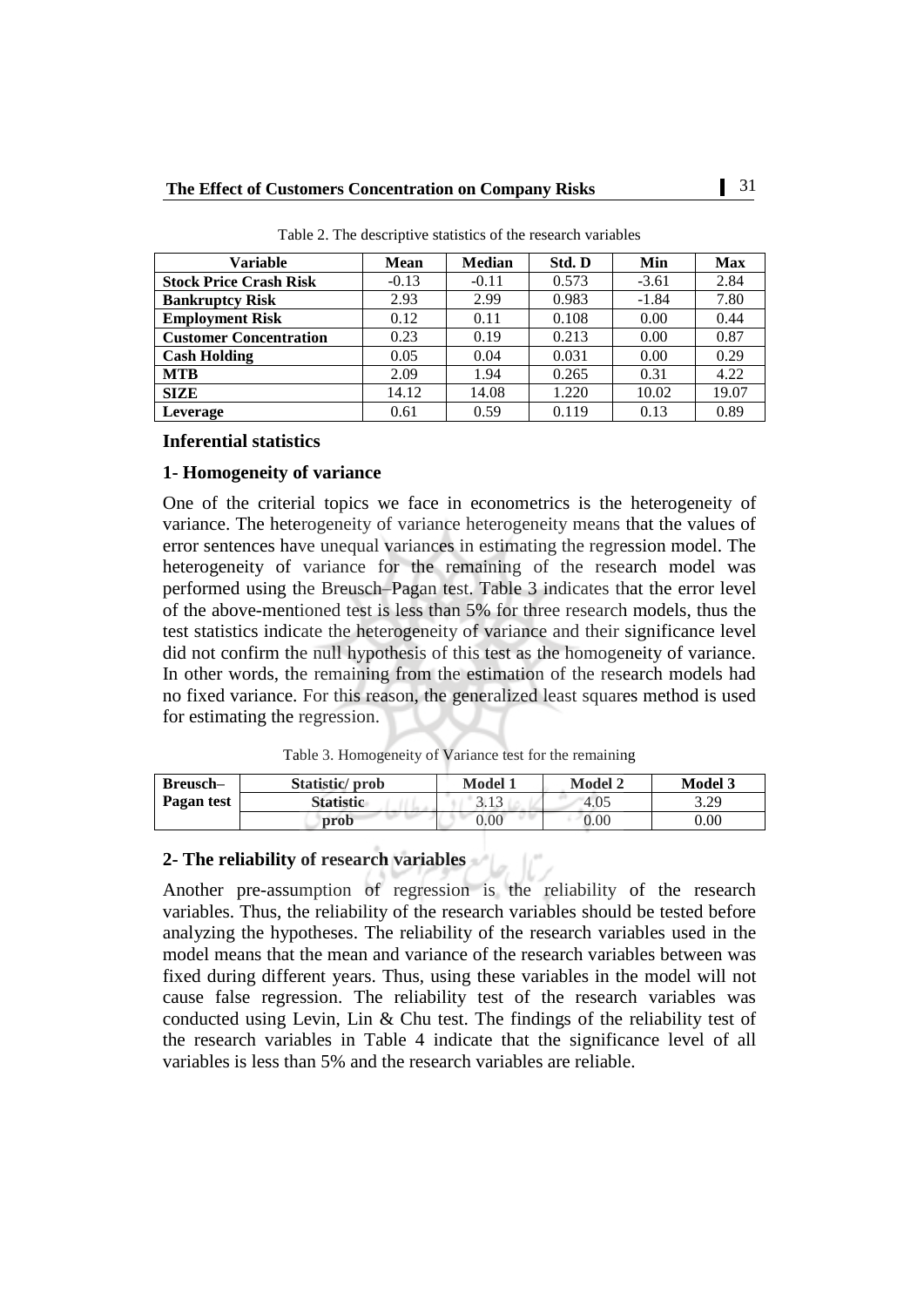### 32 **Iranian Journal of Finance, 2020, Vol. 4, No. 2**

| Variable                      | <b>Statistic</b> | prob |
|-------------------------------|------------------|------|
| <b>Stock Price Crash Risk</b> | $-21.33$         | 0.00 |
| <b>Bankruptcy Risk</b>        | $-24.15$         | 0.00 |
| <b>Employment Risk</b>        | $-25.53$         | 0.00 |
| <b>Customer Concentration</b> | $-14.61$         | 0.00 |
| <b>Cash Holding</b>           | $-27.05$         | 0.00 |
| <b>MTB</b>                    | $-22.95$         | 0.00 |
| <b>SIZE</b>                   | $-41.24$         | 0.00 |
| Leverage                      | $-14.64$         | 0.00 |

#### Table 4. The reliability of the research variables

# **3- Model selection test**

To select an appropriate method for estimating the research models at different sections and periods of panel data, the Chow test was used. If the error level of the Chow test is less than 5%, the panel data model will be accepted, otherwise, the panel data method will be used. Based on Table 5, "panel data" are used for estimating the research model because the error level of the Chow test for research models is less than 5%. Thus, the Hausman test is used for determining the method of fixed or random effects. Since the error rate of the Hausman test in research models is more than 5%, the selected model type will be "random effects model".

| Table 5. Research model estimation test |              |
|-----------------------------------------|--------------|
| $C_{4} = 4.2 - 4.2$                     | . <b>I</b> . |

| Model                       | <b>Test</b>           | <b>Statistic</b> | prob |                |
|-----------------------------|-----------------------|------------------|------|----------------|
|                             | <b>F</b> Leamer Test  | 6.09             | 0.00 | panel data     |
|                             | Hausman's Test        | 9.52             | 0.08 | random effects |
|                             | <b>F</b> Leamer Test  | 3.83             | 0.00 | panel data     |
| $\mathcal{D}_{\mathcal{L}}$ | <b>Hausman's Test</b> | 5.02             | 0.41 | random effects |
|                             | <b>F</b> Leamer Test  | 3.56             | 0.00 | panel data     |
| 3                           | <b>Hausman's Test</b> | 4.28             | 0.51 | random effects |

# **4- Testing hypotheses**

Based on the results obtained from testing the research hypotheses in Table 6, a significant level was calculated for each variable and the whole model at 5%confidence level. Due to the adjusted coefficient of explanation of the adjusted models of testing the research hypotheses, it can be claimed that about 66, 54 and 61% of the dependent variable changes (stock price crash risk, bankruptcy risk and employment risk) in models 1 to 3 can be explained by the independent and control variables of each model. Auto-correlation is the violation of one of the standard assumptions of the regression model and the Durbin-Watson statistic can be used for determining the presence or absence of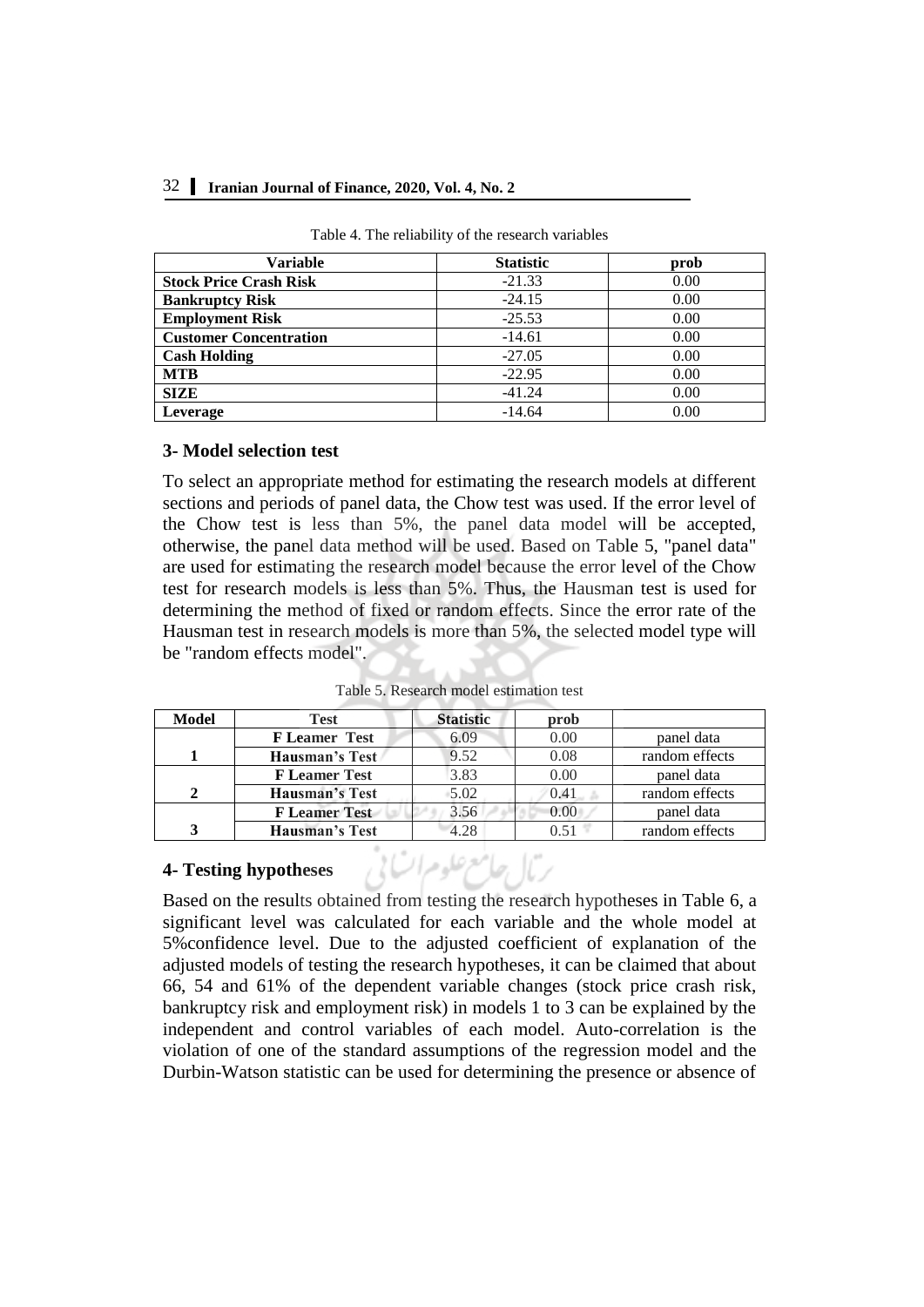auto-correlation in the regression model. The calculated Durbin -Watson statistic for models 1 to 3 is between 1.5 and 2.5, thus the assumption of the presence of a correlation between the errors is rejected and it can be accepted that the errors in the research models are independent. Thus, regression models can be used. Furthermore, the significance level of F-Leamer statistics for all models of one to three is less than 5%, so it can be accepted that at least one of the independent or control variables has a linear relationship with the dependent variable in each of the research models. The findings of the study models can be relied on for the relationship between independent and control variables with the dependent variable. Based on to Table 6, T-statistics and significance levels for customer concentration in the model (1) are 2.63 and 0.00. Since the significance level is less than the 5% error level, customer concentration has a significant effect on n stock price crash risk the first hypothesis is accepted. Since the variable coefficient is positive, it can be accepted that customer concentration has a significant positive effect on stock price crash risk.

In model (2), the t-statistic and significance level for customer concentration are respectively -2.66 and 0.00. Since the significance level is less than the 5% error level, it can be accepted that the customer concentration has a significant effect on the bankruptcy risk of companies and the second hypothesis is accepted. The coefficient of the variable is negative. Since the Z criterion of Altman was considered as an inverse criterion for the bankruptcy of companies, it can be accepted that customer concentration has a significant positive effect on the bankruptcy risk of companies. Besides, the t-statistic and significance level for customer concentration in Model 3 are 3.24 and 0.00. Since the significance level is less than 5%error level, it can be accepted that customer concentration has a significant effect on employment risk of companies and hypothesis three is accepted. Because the coefficient of the variable is positive, it can be accepted that customer concentration has a significant positive effect on the employment risk of companies.

| <b>Variable</b>      | <b>Description</b> | <b>Model 1</b> | <b>Model 2</b> | <b>Model 3</b> |
|----------------------|--------------------|----------------|----------------|----------------|
|                      | Coefficient        | 0.50           | 0.35           | 0.38           |
| C                    | t-statistic        | 4.21           | 3.63           | 3.82           |
|                      | Prob               | 0.00           | 0.00           | 0.00           |
|                      | Coefficient        | 0.08           | $-0.12$        | 0.13           |
| <b>Customer</b>      | t-statistic        | 2.63           | $-2.66$        | 3.24           |
| <b>Concentration</b> | Prob               | 0.00           | 0.00           | 0.00           |
|                      | <b>Coefficient</b> | $-0.05$        | 0.09           | $-0.03$        |
| <b>Cash Holding</b>  | t-statistic        | $-2.08$        | 2.13           | $-1.81$        |

Table 6. Findings obtained from testing the research hypotheses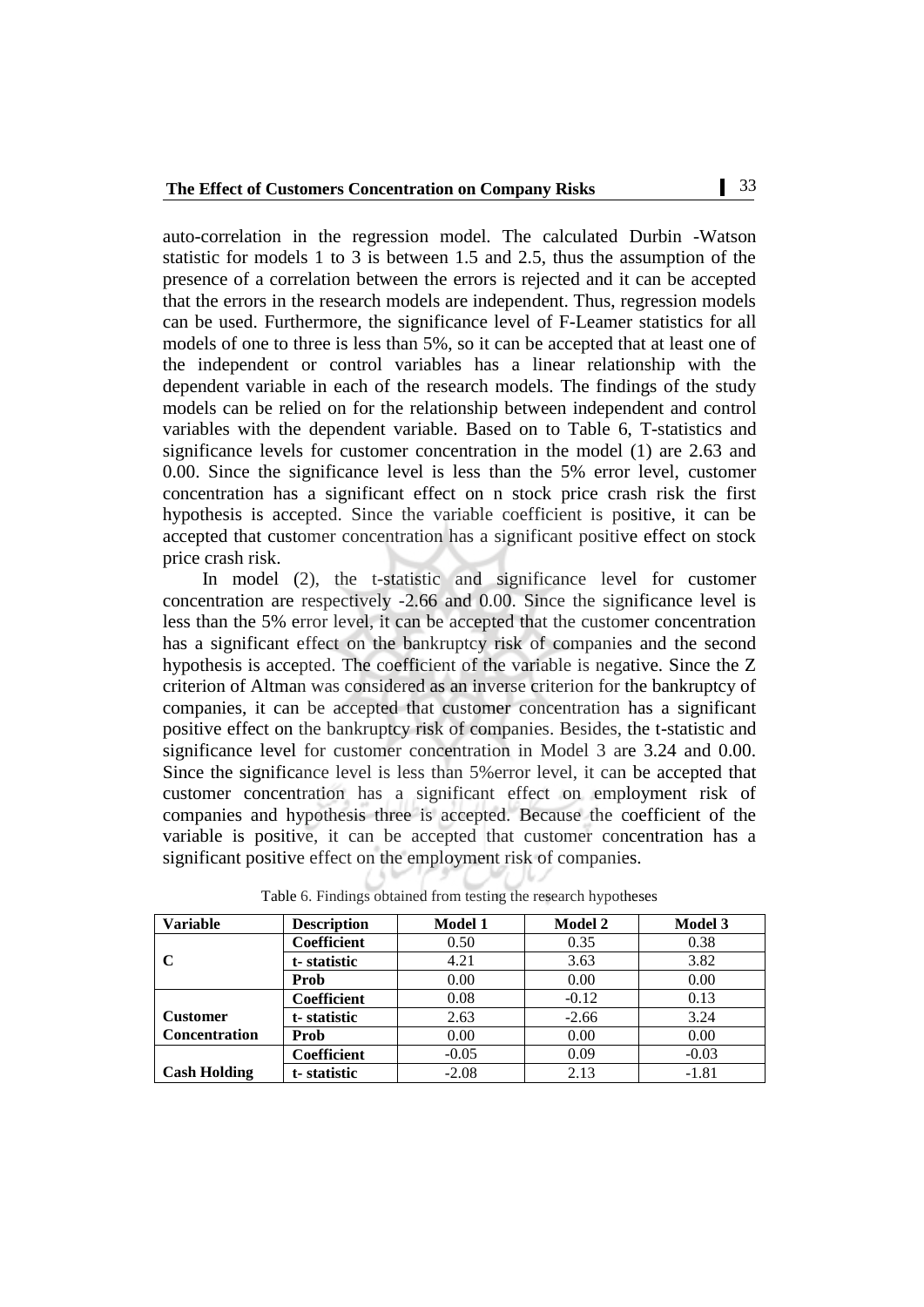|                            | Prob               | 0.03    | 0.03    | 0.07    |
|----------------------------|--------------------|---------|---------|---------|
|                            | <b>Coefficient</b> | $-0.09$ | 0.10    | $-0.09$ |
| <b>MTB</b>                 | t-statistic        | $-2.85$ | 2.91    | $-2.93$ |
|                            | Prob               | 0.00    | 0.00    | 0.00    |
|                            | <b>Coefficient</b> | 0.10    | 0.05    | 0.11    |
| <b>SIZE</b>                | t-statistic        | 3.05    | 2.04    | 2.12    |
|                            | Prob               | 0.00    | 0.04    | 0.03    |
| Leverage                   | <b>Coefficient</b> | 0.11    | $-0.07$ | $-0.10$ |
|                            | t-statistic        | 3.08    | $-2.13$ | $-2.88$ |
|                            | Prob               | 0.00    | 0.03    | 0.00    |
| <b>Adjusted R2</b>         |                    | 0.66    | 0.54    | 0.61    |
| <b>F</b> -statistic        |                    | 43.01   | 29.61   | 37.15   |
| <b>Prob F- a statistic</b> |                    | 0.00    | 0.00    | 0.00    |
| $D-W$                      |                    | 1.74    | 1.81    | 2.05    |

# **Discussion and conclusion**

This study aimed to evaluate the effect of customer focus on the risks of companies listed on the Tehran Stock Exchange. For this purpose, the effect of customer focus on stock price crash risk, bankruptcy risk, and employment risk was investigated. The results of testing the first hypothesis indicated that customer focus has a significant positive effect on the stock price crash risk of companies. In other words, the stock price crash of companies increases with an increasing customer focus. The results obtained from testing this hypothesis are consistent with the results of the study by Lee et al. (2020). Lee et al. (2020) used data from the companies listed on the China Stock Exchange indicated that customer focus had a significant positive relationship with the stock price crash risk of Chinese companies. According to the abovementioned researchers, when the products are sold to a large number of customers, losing a small number of these customers has no high effect on the company's sales performance and the company can replace new customers in the short term. However, increasing customer focus increases the dependence of the sales performance to one or more major customers. Besides, it is difficult to replace focused and major customers in the short term. In case of reduced purchase or the loss of these focused and major customers, a shock can be imposed on the company's performance and lead to increased stock price crash risk of companies.

The results of testing the hypothesis of two studies indicated that customer focus has a significant positive effect on the bankruptcy risk of companies. In other words, the bankruptcy risk of companies increases with an increasing customer focus. The results obtained from testing this hypothesis are consistent with the results of the study by Iravini et al. (2016). Iravini et al.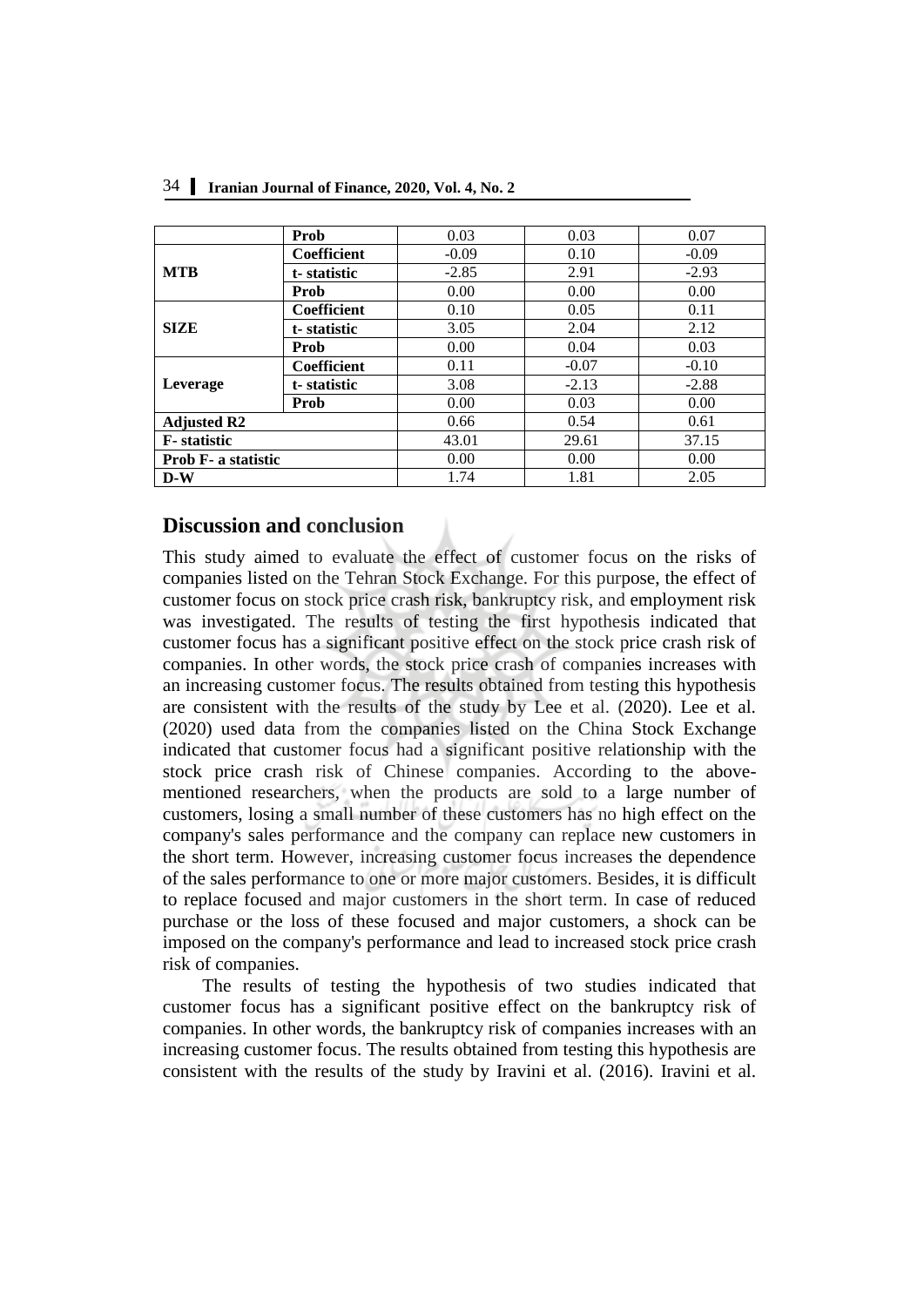believed that increasing major customers focus can make the company focus on producing customized products according to the requests of these customers. Therefore, the sales performance of the company's products will be highly dependent on the purchase of major customers. Thus, the investments made by the company to produce customized products will have no result in case of bankruptcy or loss of such major customers. For this reason, the bankruptcy risk is higher in companies with major and focused customers.

The results obtained from testing the third hypothesis indicated that customer focus has a significant positive effect on the employment risk of companies. In other words, the companies' employment risk increases with an increasing customer focus. The results of this hypothesis are consistent with the results of the study by Zhang et al. (2018). Zhang et al. (2018) used the data of the companies listed on the China Stock Exchange and indicated that customer focus has a significant positive relationship with the employment risk of Chinese companies. Zhang et al. believed that customer focus can increase their bargaining power for reducing the sales price (discount) or long-term credit sales. On the other hand, companies should reduce production costs according to the reduced sales price. An approach for reducing production costs by companies is to reduce the number of workforce in such a way that the production process is not disrupted. For this reason, customer focus increases the company's employment risk.

Based on the research results, it can be said that customer focus can impose inefficiency to companies by increasing the stock price crash risk, bankruptcy risk, and employment risk. Based on the results of testing the hypotheses, some practical suggestions for using the results are provided as follows:

- 1. Due to the positive effect of customer concentration on stock price crash risk of companies, the investors of companies are suggested to pay special attention to the role of customer concentration as a non-financial criterion at the time of investment and regard considering financial and accounting criteria in order to avoid stock price crash risk of companies.
- 2. Due to the positive effect of customer concentration on bankruptcy risk, companies are suggested to take steps for diversifying of customers and reduction of dependence on major customers by advertising and marketing. The competitiveness of the company increases but bankruptcy risk decreases by reducing major customer concentration.
- 3. Due to the positive effect of customer concentration on employment risk, the managers of companies are suggested to take steps to long-term contracts with major customers or joint ventures with customers to retain them. In this regard, the employment risk will be reduced.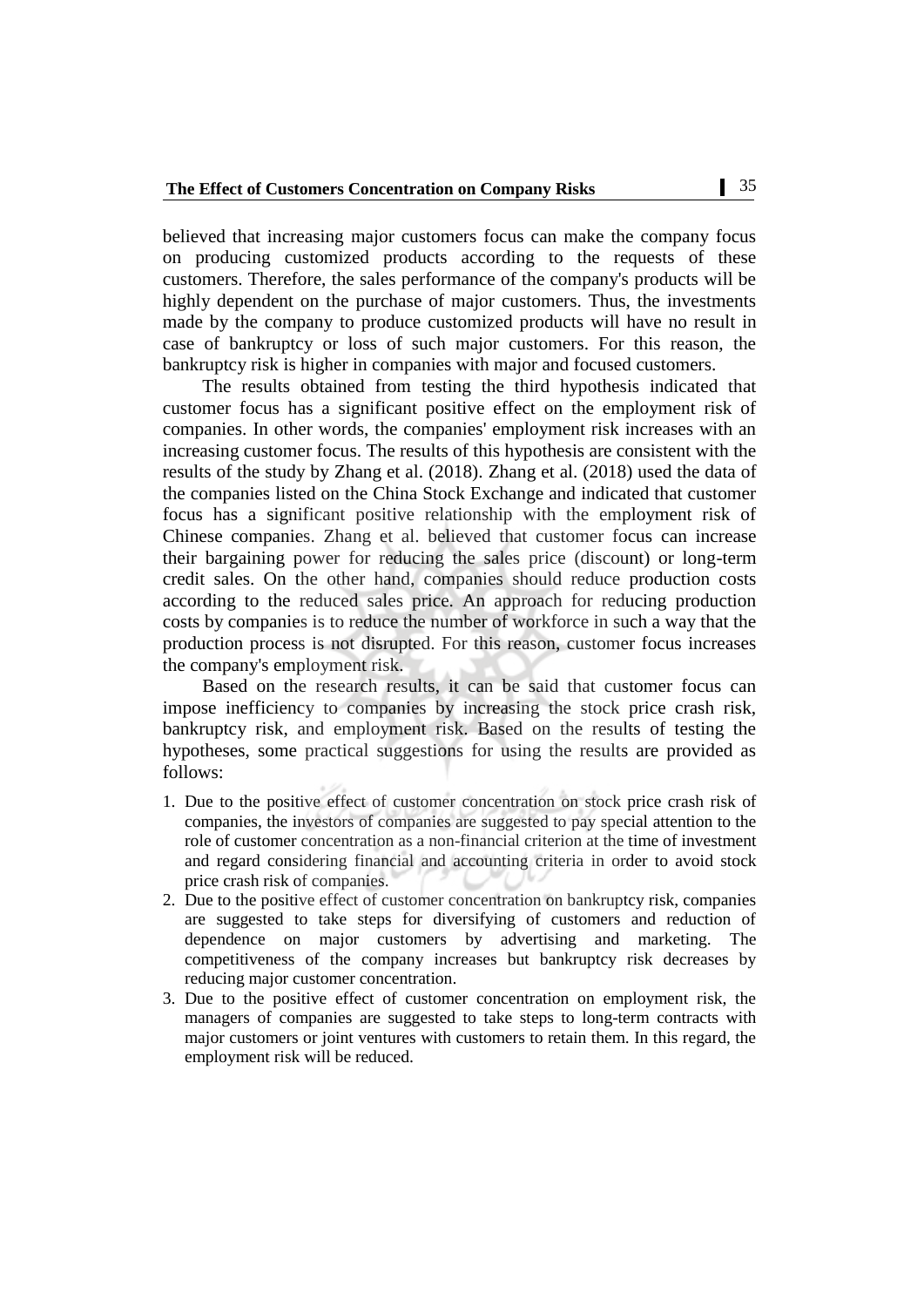4. Since there is no specific standard or requirement for disclosure of major customers in Iran, it seems necessary to disclose such customers. Thus, it is suggested to provide the requirements related to the disclosure of information related to customers, so that investors can make better decisions.

### **References**

Abashi, A., & Kordestani, G. (2014). Investigating the Influence of Customer-Base Concentration on the Firm Financial Performance. *Asset Management and Financing*, 2(3), 81-92.

Ahmadpour, A., Shahsavari, M., amoozad Khalili, A. (2016). Investigation of Important Factors on Risk of Financial Bankruptcy. *Empirical Studies in Financial Accounting*, 13(51), 9-34.

Ak, B. K., & Patatoukas, P. N. (2016). Customer-base concentration and inventory efficiencies: Evidence from the manufacturing sector. *Production and Operations Management*, 25(2), 258-272.

Althman E.I. (1968). Financial ratios, discriminant analysis and the prediction of corporate bankruptcy. *Journal of Finance*, 23(4), 589-609.

Banker, R. D., D. Byzalov, and J. M. Plehn-Dujowich. 2014. Demand uncertainty and cost behavior. *The Accounting Review*, 89 (3): 839-865.

Bei, L. Xu, ZH. (2017). Customer concentration and corporate payouts, *Proceedings of the ASBBS 24th Annual Conference*.

Campello, M., & Gao, J. (2017). Customer concentration and loan contract terms. *Journal of Financial Economics*, 123(1), 108-136.

Chang, H., Hall, C., Paz, M. (2017). Customer Concentration, Cost Structure, and Performance., *Available at SSRN: http://dx.doi.org/10.2139/ssrn.2482777.* 

Chen, Y., Hu, G., Yao, A., & Zhao, J. (2019). Customer Concentration, Bad News Withholding, and Stock Price Crash Risk.*Available at SSRN: <http://dx.doi.org/10.2139/ssrn.3158088.>*

Chen, J., Hong, H., and Stein, J, (2001), Forecasting Crashes: Trading Volume, Past Returns, and Conditional Skewness in Stock Prices, *Journal of Financial Economics*, 61(1), 345–381.

Cen, L., E. L. Maydew, L. Zhang, and L. Zuo. 2017. Customer-supplier relationships and corporate tax avoidance. *Journal of Financial Economics*, 123 (2),377-394.

Cohen, D., & Li, B. (2020). Customer-Base Concentration, Investment, and Profitability: The U.S. Government as a Major Customer. *The Accounting Review*,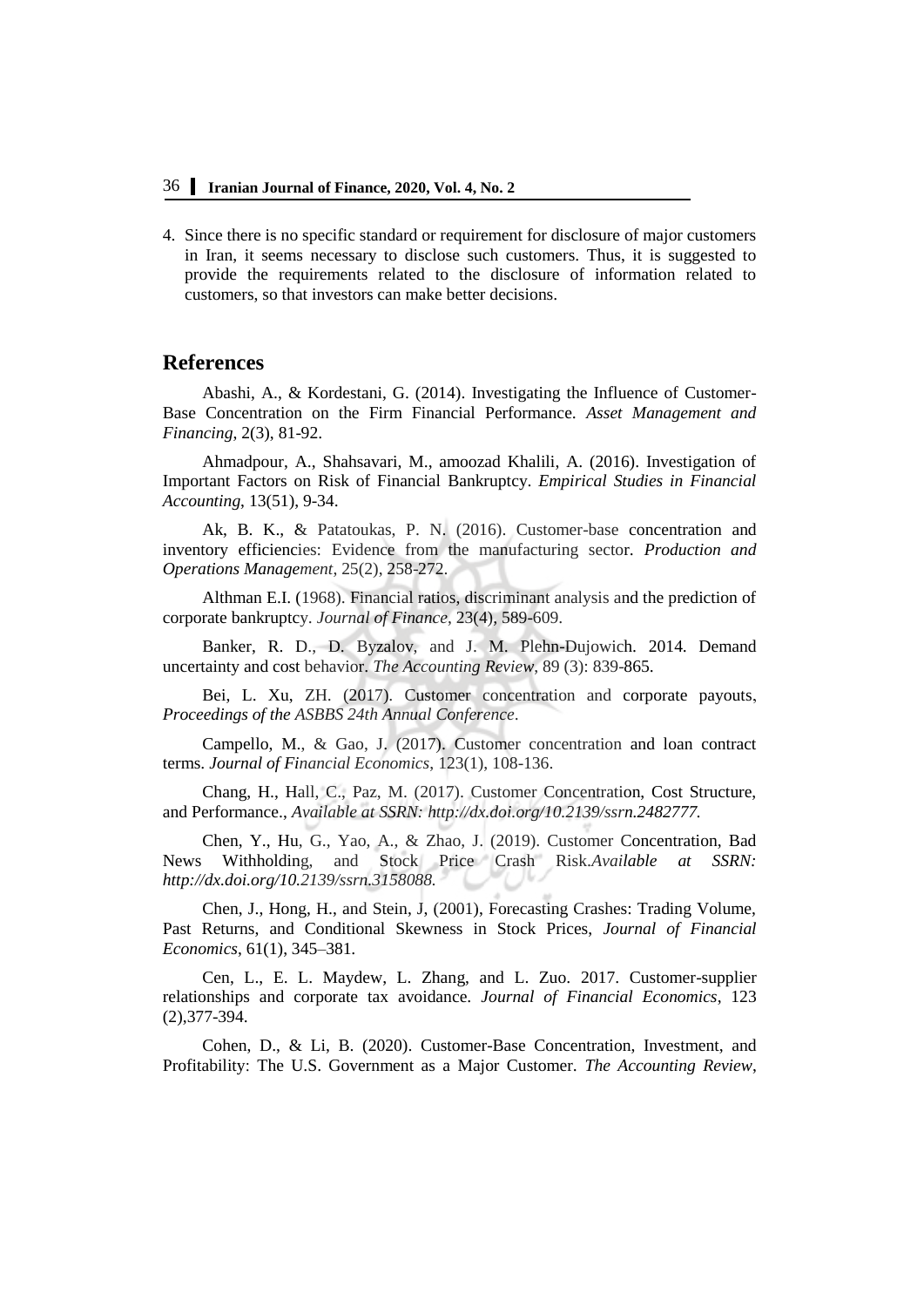95(1), 101-131. https://doi.org/10.2308/accr-52490.

Dhaliwal, D., J. S. Judd, M. Serfling, and S. Shaikh. 2016. Customer concentration risk and the cost of equity capital. *Journal of Accounting and Economics*, 61 (1), 23-48.

Dhaliwal, D., Michas, P. N., Naiker, V., & Sharma, D. S. (2019). Greater reliance on major customers and auditor going concern opinions.ContempAccountRes. *https://doi.org/10.1111/1911-3846.12551.* 

Fakhari, H., Gafaricherati, M. (2018). The Effects of Customer Concentration Risk on the Cost of Equity in the Listed Companies of Tehran Stock Exchange (TSE). *Iranian Journal of Trade Studies*, 22(87), 101-124.

Gao, W., Li, Q., and Drougas, A, (2017), Ownership Structure and Stock Price Crash Risk: Evidence from China, *Journal of Applied Business and Econom*ics, 19(4), 65-78.

Holzhacker, M., R. Krishnan, and M. D. Mahlendorf. 2015. The impact of changes in regulation on cost behavior. *Contemporary Accounting Research*, 32 (2),534-566

Huan, L., Zheng, G., & Li, D. (2017). Do big customers influence listed firms' performance? Based on supplier–customer relationships in China, *China Journal of Accounting Studies*, DOI: 10.1080/21697213.2017.1385158

Huang, H. H.,G.J. Lobo, C. Wang, and H. Xie. 2016. Customer concentration and corporate tax avoidance. *Journal of Corporate Finance*, 72(1), 184-200.

Hui, K. W., S. Klasa, P. E. Yeung. (2012). Corporate suppliers and customers and accounting conservatism*. Journal of Accounting and Economics*, 53 (1-2), 115- 135.

Hui, K., Liang, C., & Yeung, P. (2018). The effect of major customer concentration on firm profitability: competitive or collaborative?. *Review of Accounting Studies*, 24(1), 189-229.

Irvine, P.J., S. S. Park, and C. Yildizhan. 2016. Customer-base concentration, profitability, and the relationship life cycle. *The Accounting Review*, 91 (3), 883-906

Jung, B., W. J. Lee, and D. P. Weber. 2014. Financial reporting quality and labor investment efficiency. *Contemporary Accounting Research*, 31 (4),1047-1076.

Khajavi, S., Amiri, F. (2013). Recognition of Efficient Factors Affecting in companies' bankruptcy using TOPSIS\_AHP. *Empirical Studies in Financial Accounting*, 10(38), 69-90.

Khodadadi, V., Vessey, S., & Cheragenia, A. (2017). Investigation of the Relationship between Customer-Base Concentration and Audit Fees. *Journal of Financial Accounting Knowledge*, 4(1), 45-60.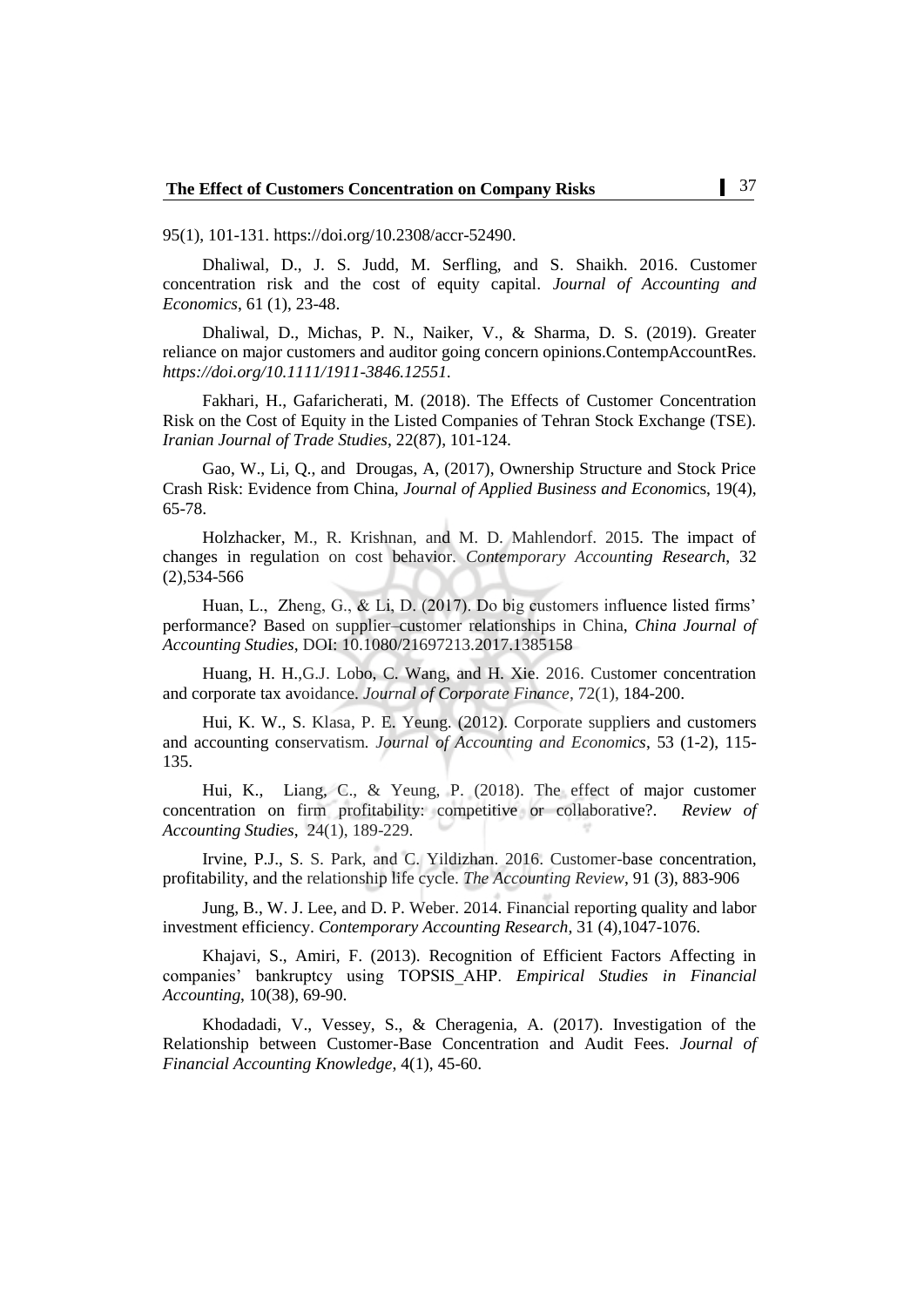Kim, J., Z. Wang., and L. Zhang. (2016). CEO overconfidence and stock price crash risk. *Contemporary Accounting Research*, 33 (4), 1720-1749.

Kordestani, G., Gholami roocheh, S. (2013). The Relationship between the Bargaining Power of Suppliers and Customers and Accounting Conservatism. *Empirical Studies in Financial Accounting*, 10(39), 29-56.

Krishnan, G. V., Patatoukas, P. N., & Wang, A. Y. (2018). Customer-base concentration: Implications for audit pricing and quality. *Journal of Management Accounting Research*, forthcoming.

Liang, C & Li-Yu, C (2016), The Effects of Customers' Bargaining Power on Capital Expenditure and Earnings Management: Evidence from Taiwan, *Accounting and Finance Research*, 5(3), 12-28.

Liu, C., Xiao, Z., & Xie, H. (2019). Customer concentration, institutions, and corporate bond contracts, *https://doi.org/10.1002/ijfe.1731.* 

Lee, S., & Jiraporn, P., & Song, H. (2020). Customer Concentration and Stock Price Crash Risk. *Journal of Business Research*, 110(1), 327-346.

Lu, y. (2016). Audit quality and financial distress: Evidence from China. *WSEAS Transactions on Business and Economics*, [http://hdl.handle.net/2292/39294.](http://hdl.handle.net/2292/39294)

Mamun, M., Balachandran, B., and Duong, H, (2019), Powerful CEOs and Stock Price Crash Risk, FIRN Research Paper No. 2791707*. <http://dx.doi.org/10.2139/ssrn.2797107>*

Mihov, A., & Naranjo, A. (2017). Customer base concentration and the transmission of idiosyncratic volatility along the vertical chain. *Journal of Empirical Finance, 40, 73– 100.<https://doi.org/10.1016/j.jempfin.2016.11.006>*

Moradi, M., Deldar, M., Sabermahani, M. (2019). The Effect of Concentration on Customer on the Corporate dividend payout policy. *Financial Management Strategy*, 7(1), 71-94.

Nikbakht, M., Sabermahani, M., Deldar, M. (2019). Investigating the Impacts of Concentration on Customer upon Capital Structure and Debt Maturity. *Journal of Accounting Knowledge*, 10(1), 39-65.

Patatoukas, P. N. 2012. Customer-base concentration: Implications for firm performance and capital markets. *The Accounting Review*, 87 (2), 363-392.

Piercy, N., Lane, N. (2006). The Underlying Vulnerabilities in Key Account Management Strategies. *European Management Journal*, 24(2-3), 151-162.

Rahmani, S., Gholami Jamkarani, R. (2016). Customer-base Concentration and Firm Performance. *Management Accounting*, 9(31), 81-91.

Raman, K., Shahrur, H. (2008). Relationship-specific investments and earnings management: Evidence on corporate suppliers and customers. *The Accounting Review*,